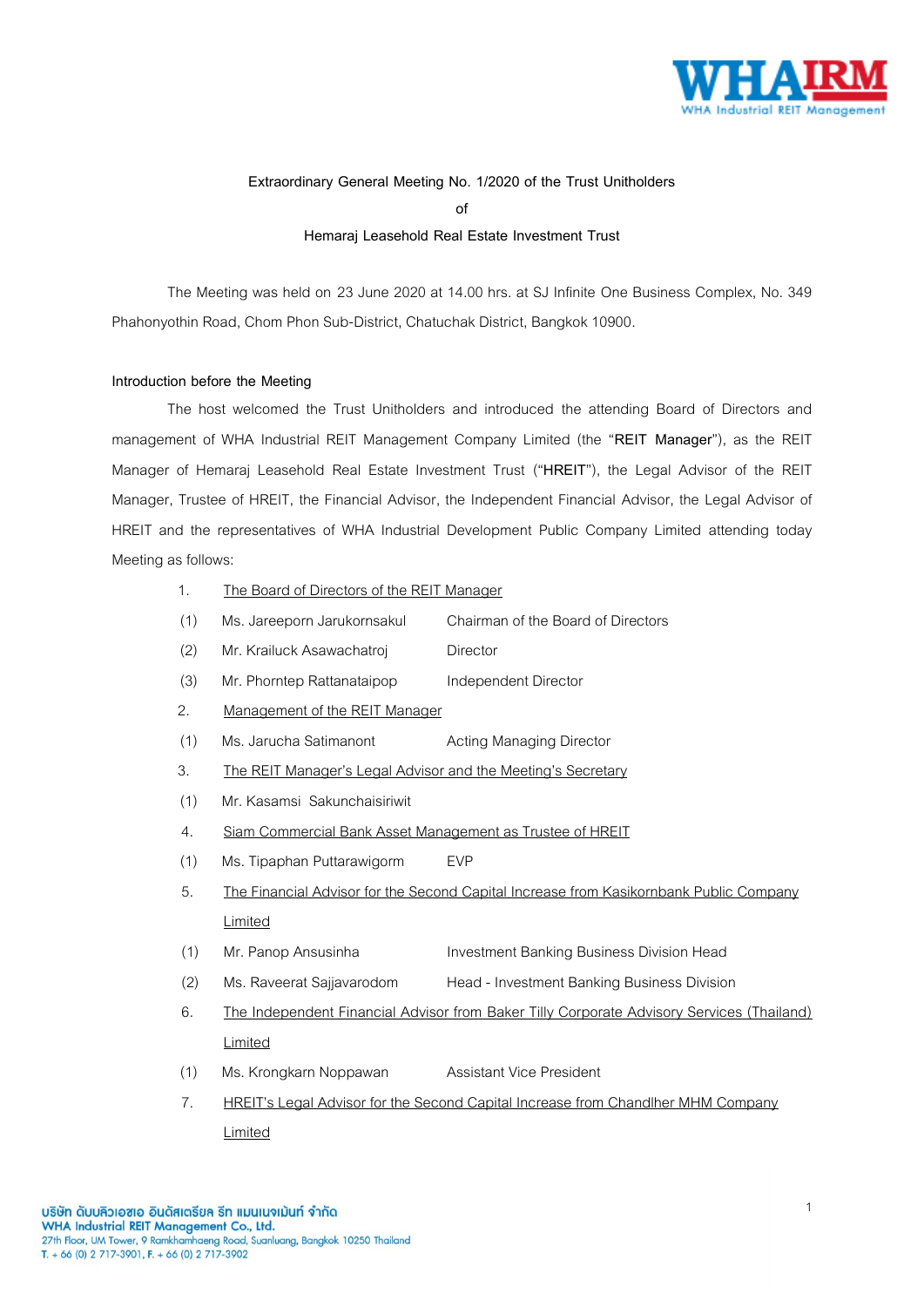

- (1) Ms. Tananan Thammakiat Partner
	-

(2) Ms. Namita Tangpitukpaibul Senior Associate

- 8. The Representatives of WHA Industrial Development Public Company Limited as the supporter of HREIT and the Property Manager
- (1) Mr. David Richard Nardone Director and Chief Executive Officer of Industrial and International, WHA Industrial Development Public Company Limited

(2) Ms. Siyapat Jantachairoj Director - Corporate Marketing

After the introduction, the host invited a volunteering Trust Unitholder to witness and inspect the vote counting of the Meeting and invited Ms. Jareeporn, the Chairman of the Board of Directors of the REIT Manager, acting as the Chairman of the Meeting (the "**Chairman**") to declare the Meeting open.

The Chairman welcomed all Trust Unitholders and invited Mr. Kasamsi Sakunchaisiriwit, the Meeting's Secretary(the "**Secretary**"), to explain the meeting procedures, the vote casting and the method of vote counting.

The Secretary declared to the Meeting that due to the situation of coronavirus disease of 2019 (COVID-19) pandemic, which is severely wide spreading, it is necessary to impose the Meeting's measure and procedure for the Trust Unitholders to strictly follow, the details as appeared in Annex 15 of the Invitation to this Meeting.

Then the Secretary explained the meeting procedures, the vote casting and the method of vote counting as follows:

- a) Due to the situation of coronavirus disease of 2019 (COVID-19) pandemic, the Meeting shall be proceeded concisely by commencing from the introduction of agenda, the question and answer session, then the vote casting;
- b) The question and answer session will begin after the introduction of agenda, a Trust Unitholder who has a query shall write it down in a prearranged paper and raise your hand, and then an officer will collect it. The Trust Unitholders may submit the questions in advance since the beginning of the agenda, the collecting officer will forward the questions to the staff and the Secretary to read out, then the Chairman will assign a responsible person to answer them;
- c) The vote casting will begin after the question and answer session, whereby the Trust Unitholders who disapprove or abstain votes are asked to please raise their hands in order for the officers of the REIT Manager to collect the ballots from the Trust Unitholders who disapprove or abstain votes for vote counting of such agenda item;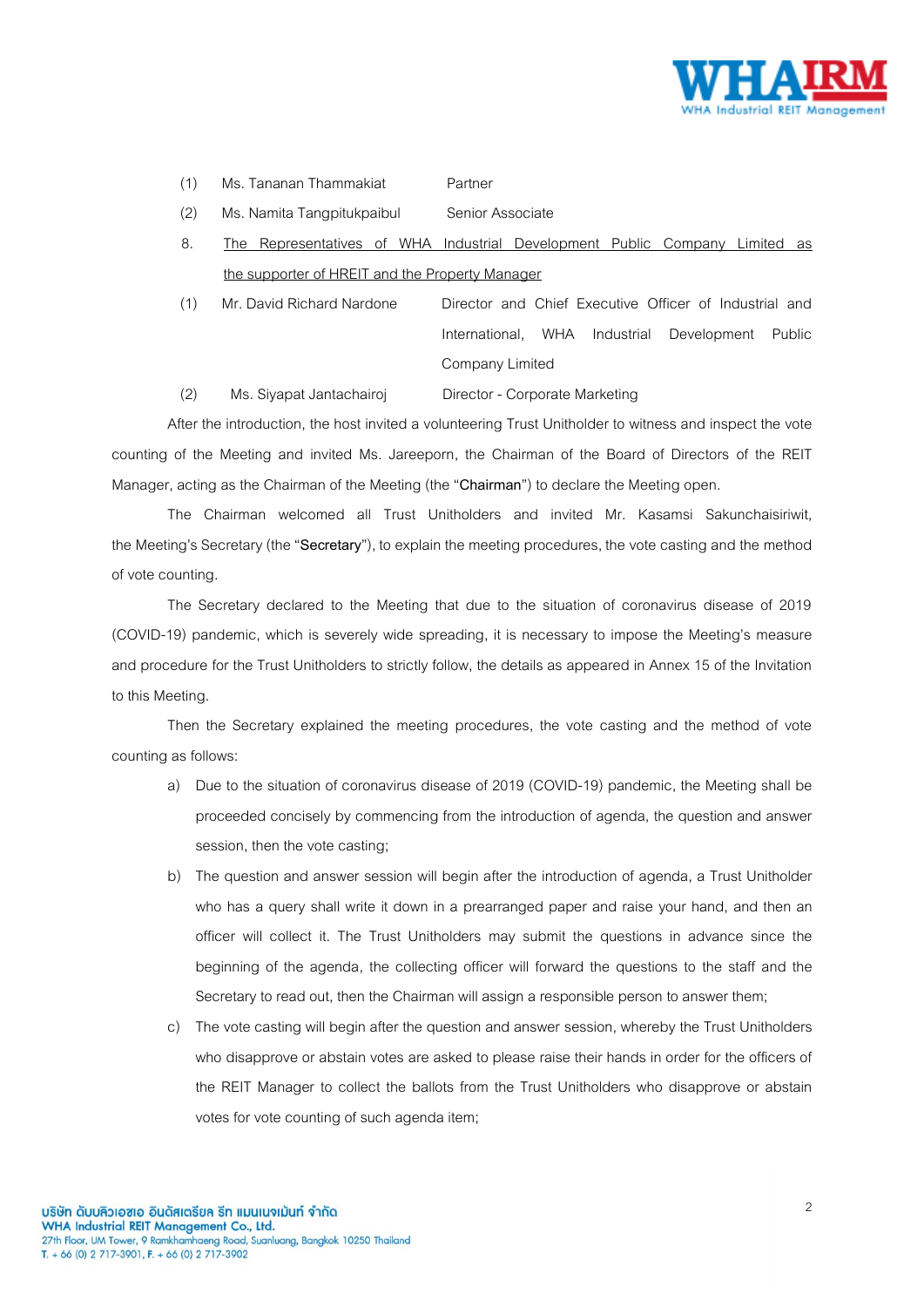

- d) The Trust Unitholders who do not raise their hands nor give their ballots to the officer, are deemed to approve the agenda and such Trust Unitholders shall return the ballots to the officers at the exit after the Meeting adjourned;
- e) As for the vote counting, a Trust Unitholder shall have one vote per one Trust Unit whereby the REIT Manager will deduct disapproval and abstention votes from total votes of the Trust Unitholders attending the Meeting. The remaining shall be deemed as approval votes of such agenda;
- f) In the case where none of the Trust Unitholder disapproves or abstains their votes for any agenda, it shall be considered that the Meeting is resolved with a unanimous vote;
- g) In this regard, the counting of votes of Trust Unitholders being entitled to vote, the REIT Manager will not count the votes from the Trust Unitholders with special interest in the proposed agenda, whereby the REIT Manager has provided the information of the Trust Unitholders with interest who are not entitled to vote as appeared in Annex 14 of the Invitation to this Meeting.

The Secretary asked the Trust Unitholders for any objection to the meeting procedures or the method of vote counting. No Trust Unitholders objected or disagreed with the aforementioned meeting procedures and the method of vote counting. It was, therefore, deemed that the Meeting agreed with the said meeting procedures and the method of vote counting.

#### **Proceedings**

The Chairman stated to the Meeting that there were 263 Trust Unitholders presented in the Meeting both in person and by proxy, representing 368,124,007 Trust Units, equivalent to 52.3920 percent of total HREIT's Trust Units sold, i.e. 702,634,116 Trust Units, thus constituting the quorum. The Chairman then declared the Meeting open to consider the following agenda:

**Agenda 1** To consider and adopt the Minutes of the 2019 Annual General Meeting of the Trust Unitholders;

**Agenda 2** To consider and approve the investment in the Additional Investment Assets No. 3 of HREIT;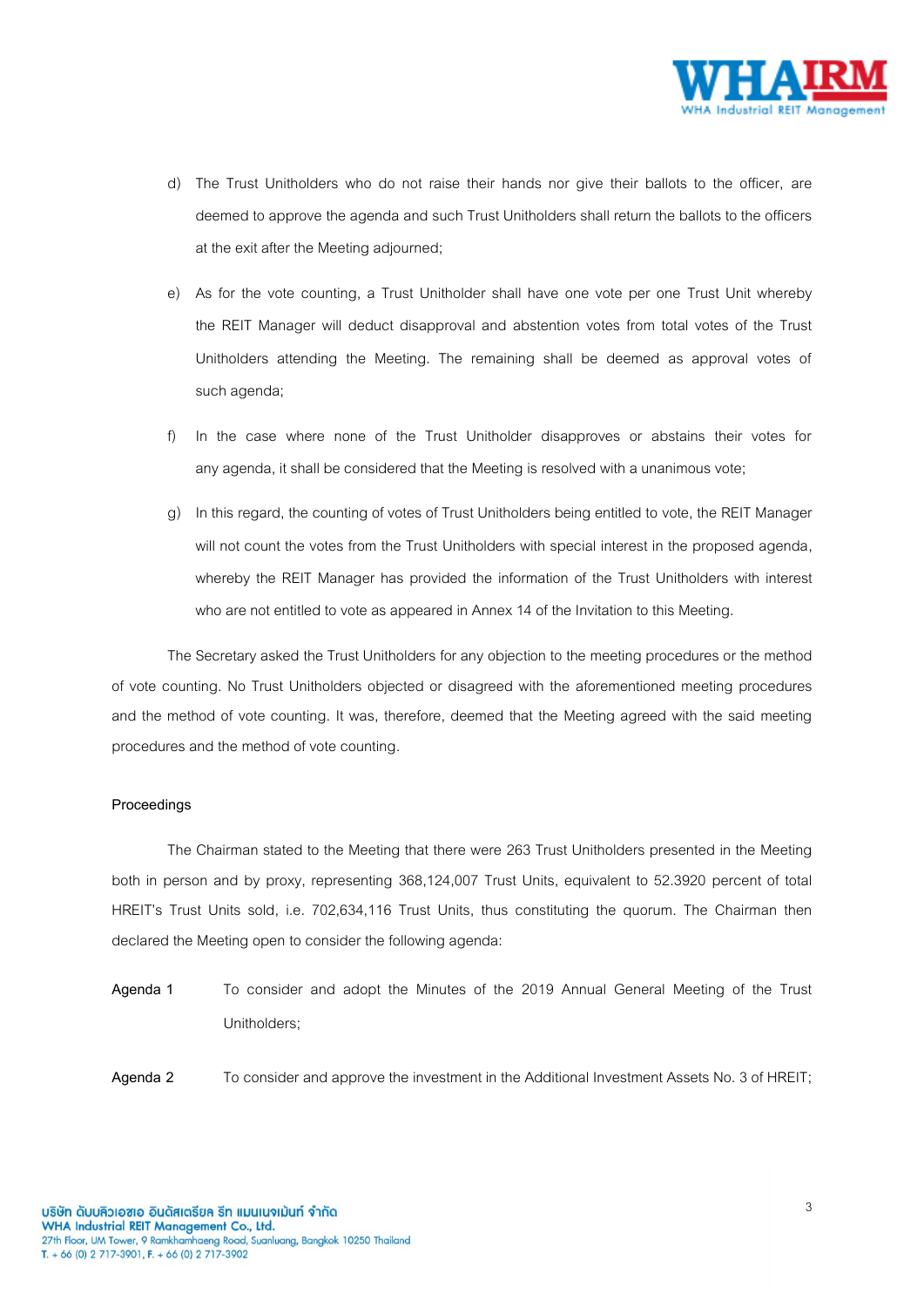

- **Agenda 3** To consider and approve the second capital increase of HREIT by the issuance and offering for sale of the newly issued Trust Units;
- **Agenda 4** To consider and approve the offering of parts of Trust Units specifically to WHAID and/or WHAID's Connected Persons;
- **Agenda 5** To consider and approve the offering for sale and allocation method for additional Trust Units to be issued and offered for sale in the second capital increase and the listing of Trust Units on the Stock Exchange of Thailand**;**
- Agenda 5.1 Option 1: The offering for sale and allocation method for additional Trust Units to be issued and offered for sale in the second capital increase and the listing of Trust Units on the Stock Exchange of Thailand in case of the offering for sale of parts of Trust Units specifically to WHAID and/or WHAID's Connected Persons;
- Agenda 5.2 Option 2: The offering for sale and allocation method for additional Trust Units to be issued and offered for sale in the second capital increase and the listing of Trust Units on the Stock Exchange of Thailand in case there is no offering for sale of parts of Trust Units specifically to WHAID and/or WHAID's Connected Persons;
- **Agenda 6** To consider and approve the loans and the provision of collateral for such loans for the investment in the Additional Investment Assets and for the expenses and fees from the repayment of existing debts and/or the expenses and fees for loans for the repayment of existing debts and to be used as the working capital;
- **Agenda 7** To consider and approve the loans or the issuance and offering for sale of debentures and the provision of collateral for such loans or the issuance and offering for sale of debentures for the repayment of existing debts and the relevant expenses and to be used as the working capital;

**Agenda 8** Other matter (if any).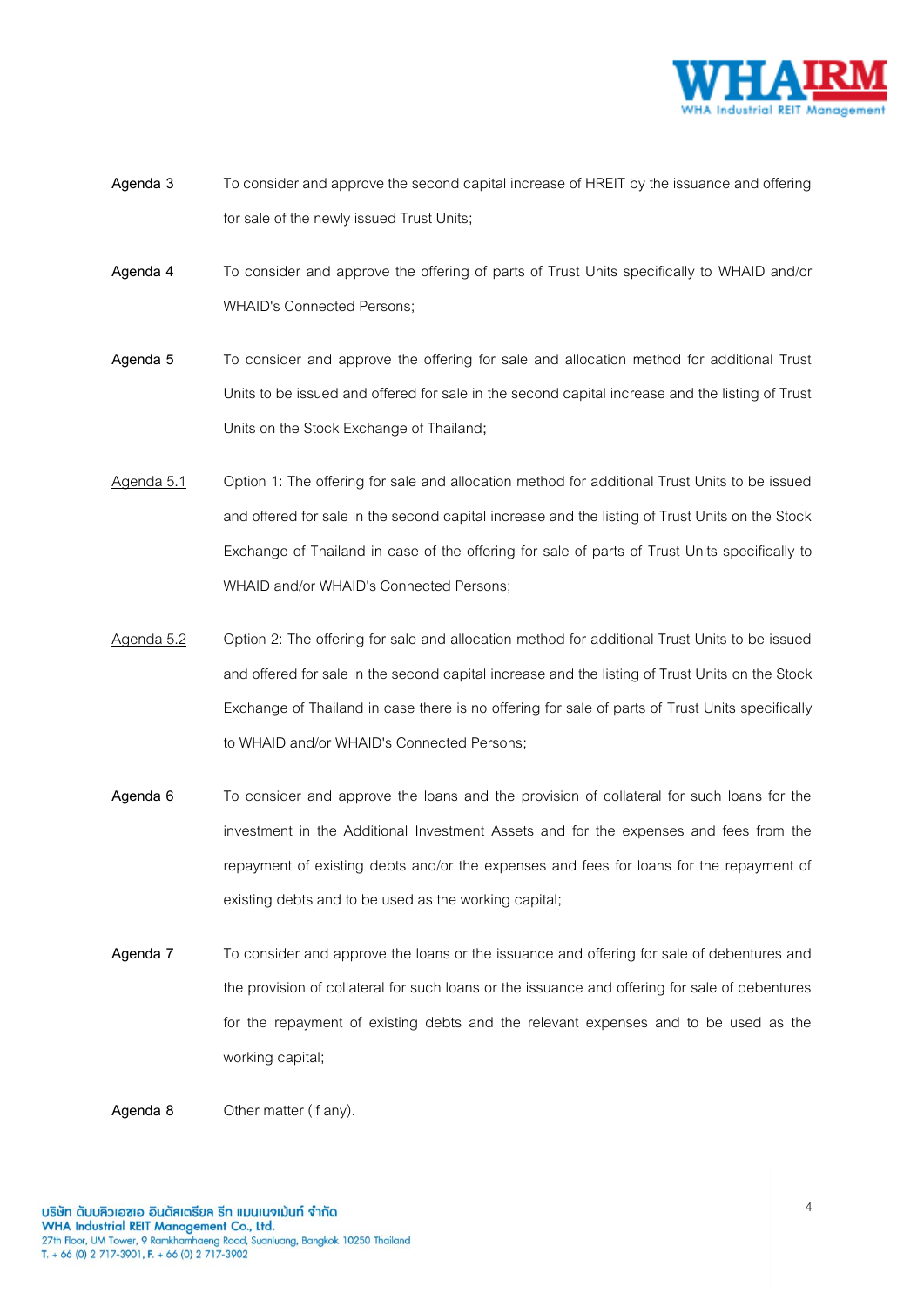

In this regard, Agenda 2, Agenda 3, Agenda 5 and Agenda 6 to be proposed for approval in this Meeting are related and conditional upon each other. If any of Agenda 2, Agenda 3, Agenda 5 and Agenda 6 has not been approved by the Meeting, the other agenda which have been previously approved by the Meeting (excluding Agenda 1) shall be deemed to be revoked and other agenda will not be proposed to the Meeting for further consideration.

In addition, Agenda 4, Agenda 5.1 and Agenda 5.2 to be proposed for approval in this Meeting are related and conditional upon each other, if Agenda 4 is approved by the Meeting, the REIT Manager shall propose for consideration Agenda 5.1 to the Meeting without further proposal of Agenda 5.2 for consideration in the Meeting.

# **Agenda 1 To consider and adopt the Minutes of the 2019 Annual General Meeting of the Trust Unitholders**

The Chairman assigned Ms. Jarucha to present the details of this Agenda to the Meeting.

Ms. Jarucha asked the Meeting to consider and adopt the minutes of the 2019 Annual General Meeting of the Trust Unitholders of HREIT which was held on 23 April 2019, a copy of which has been sent to the Stock Exchange of Thailand and published on the REIT Manager's website, and distributed to the Trust Unitholders, the details as appeared in Annex 1 of the Invitation to this Meeting.

Ms. Tipaphan as the Trustee of HREIT summarized the opinion of the Trustee to this agenda item. Whereby the Trustee has considered the minutes of the 2019 Annual General Meeting of the Trust Unitholders of HREIT held on 23 April 2019 and does not have any objection nor remark to such minutes of the 2019 Annual General Meeting of the Trust Unitholders of HREIT; and the proceedings comply with the Trust Deed and relevant laws.

The Chairman then proposed to the Trust Unitholders to consider and adopt the said minutes with the details as proposed by Ms. Jarucha earlier.

The host asked the Meeting if there are any questions.

There were no questions raised by the Trust Unitholders.

The Secretary further informed that the voting in Agenda 1 requires an approval from the Trust Unitholders' Meeting by a vote of not less than one-half of all Trust Units of the Trust Unitholders attending the Meeting and being entitled to vote. There were no Trust Unitholders who have interest and are not entitled to vote.

#### **Resolution:**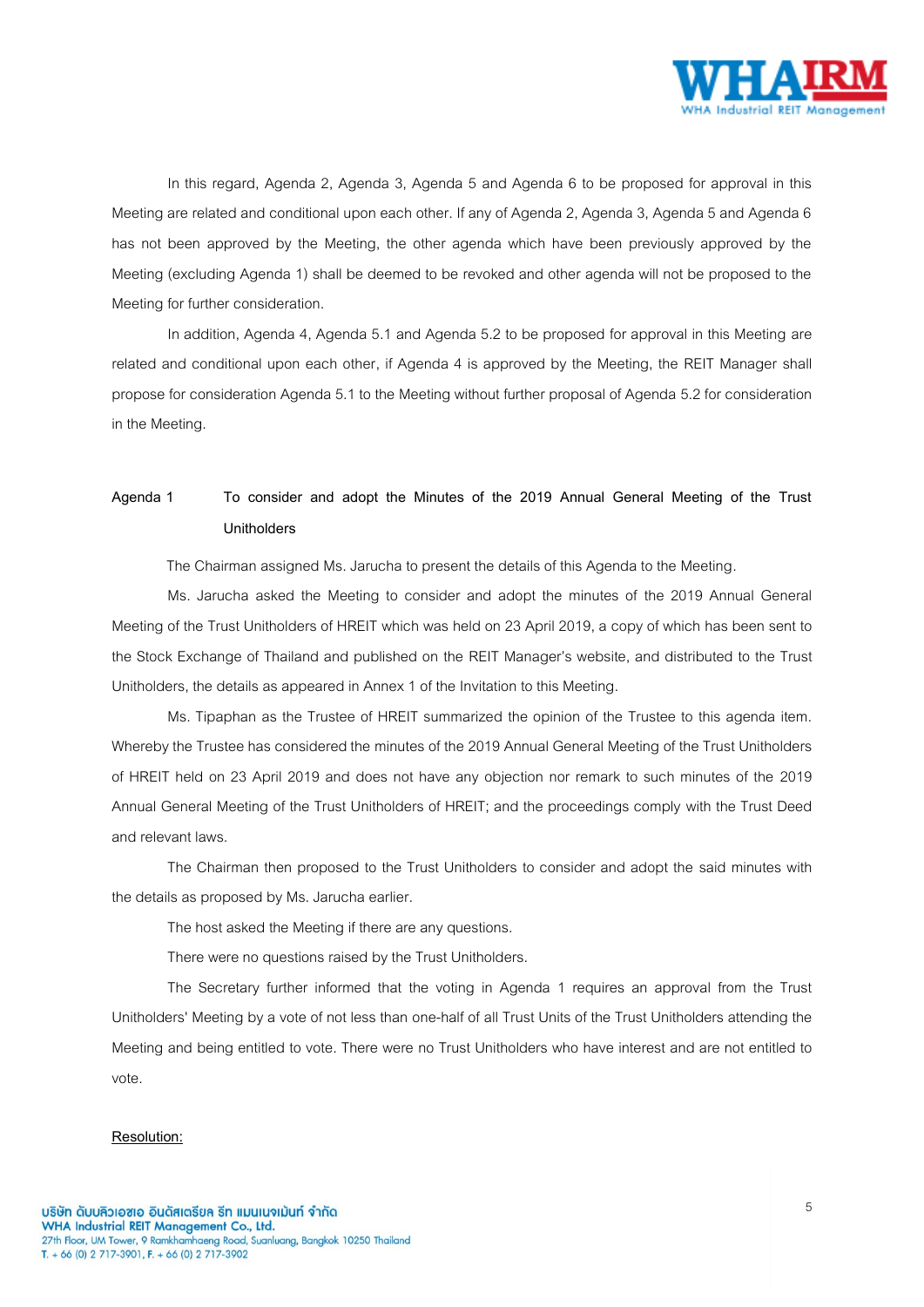

The Meeting considered and resolved to adopt the minutes of the 2019 Annual General Meeting of the Trust Unitholders of HREIT which was held on 23 April 2019, with the details as proposed by the Chairman in all respects, and in accordance with the following votes:

| Approved    | 361,601,132 | votes | equivalent to | 98.2253 percent  |
|-------------|-------------|-------|---------------|------------------|
| Disapproved |             | votes | equivalent to | $0.0000$ percent |
| Abstained   | 6,533,200   | votes | equivalent to | 1.7747 percent   |

of the total votes of the Trust Unitholders attending the Meeting and being entitled to vote.

# **Agenda 2 To consider and approve the investment in the Additional Investment Assets No. 3 of HREIT**

The Chairman assigned Ms. Jarucha to present the details of this Agenda to the Meeting.

Ms. Jarucha declared to the Meeting regarding Agenda 2 to consider and approve the investment in the Additional Investment Assets No. 3 of HREIT that the REIT Manager has considered and deemed it appropriate to propose to the Trust Unitholders to consider and approve the additional investment in the Additional Investment Assets No. 3 by HREIT by leasing lands with factory buildings, warehouses, offices and other buildings located on such lands, including its component parts for 30 years from the commencement date of the lease period with the right to extend the lease for another 30 years, and purchasing moveable properties used for the business operation within the leased properties (the "**Additional Investment Assets**"), and to consider and approve the appointment of WHA Industrial Development Public Company Limited as the Property Manager after the investment in such assets.

The Additional Investment Assets comprises 5 projects from 3 companies (collectively the "**Asset Owner's Companies**") with the details as follows:

- (1) WHA Industrial Development Public Company Limited for part of WHA Chonburi Industrial Estate 1 Project (WHA CIE 1);
- (2) WHA Eastern Seaboard Industrial Estate Co., Ltd. for WHA Eastern Seaboard Industrial Estate 1 Project (WHA ESIE1) and WHA Logistics Park 2 Project (WHA LP 2); and
- (3) WHA Industrial Building Co., Ltd. for part of WHA Chonburi Industrial Estate 1 Project (WHA CIE 1), WHA Logistics Park 4 Project (WHA LP 4), and WHA Saraburi Industrial Land Project (WHA SIL).

Provided that, the details of Additional Investment Assets in the 5 projects are as appeared in Annex 2 of the Invitation to this Meeting, which could be summarized as follows: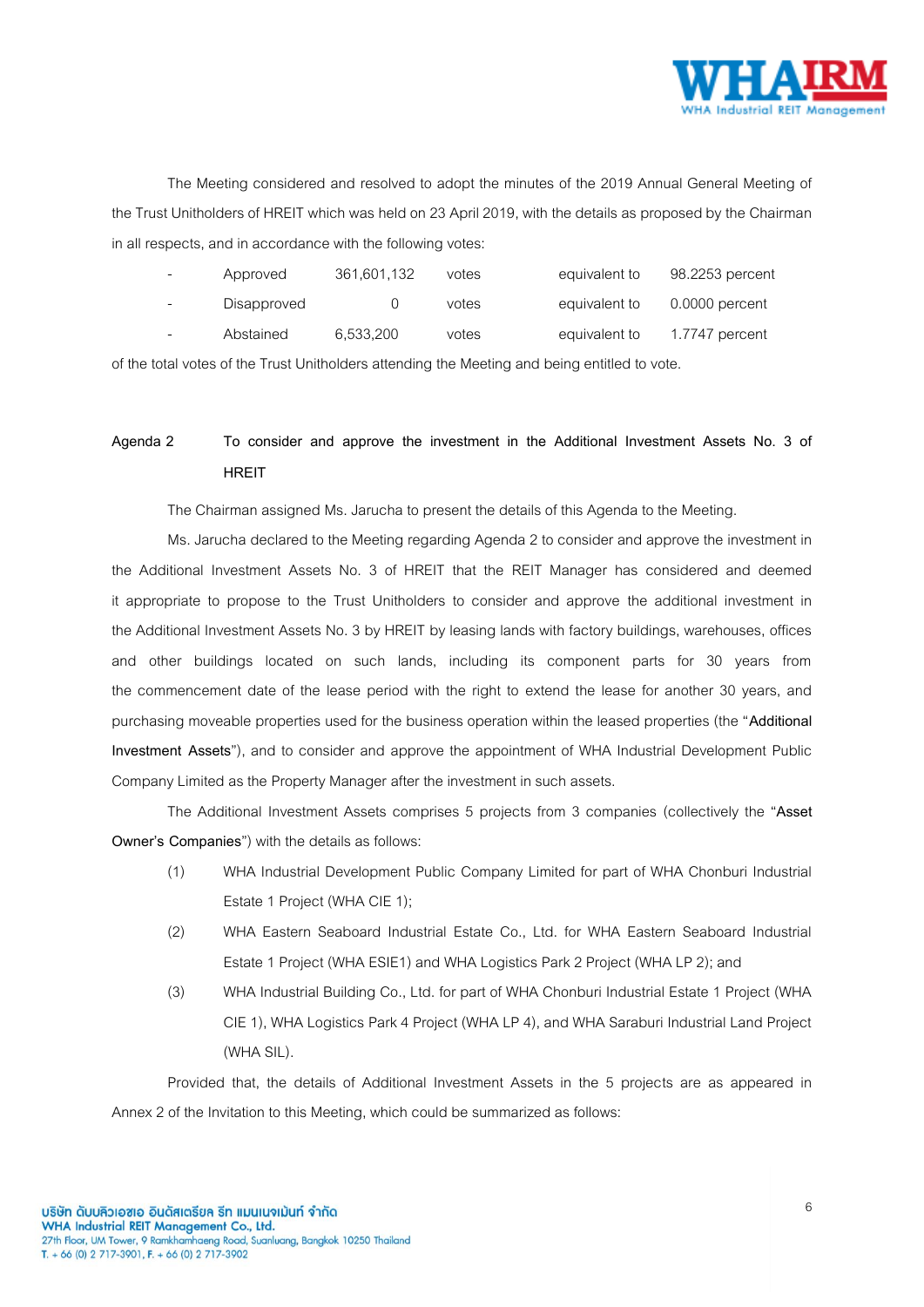

**Details of Additional Investment Assets** Leasehold right of lands and factory buildings and Leasehold right of lands and warehouses, the details of which are as follows:

- 1. Leasehold right of lands and factory buildings as follows:
	- a. Detached building factory with a land area of approximately 35 rai 3 ngan 7.72 square wah, and a building area of approximately 26,680 square meters;
	- b. Attached building factory with a land area of approximately 7 rai 2 ngan 89.25 square wah and a building area of approximately 13,206 square meters;

Leasehold right of lands and factory buildings has the total land area of approximately 43 rai 1 ngan 96.97 square wah, and the total factory building area of approximately 39,886 square meters.

2. Leasehold right of lands and warehouses with a land area of approximately 5 rai 1 ngan 83.27 square wah and a building area of approximately 8,901 square meters.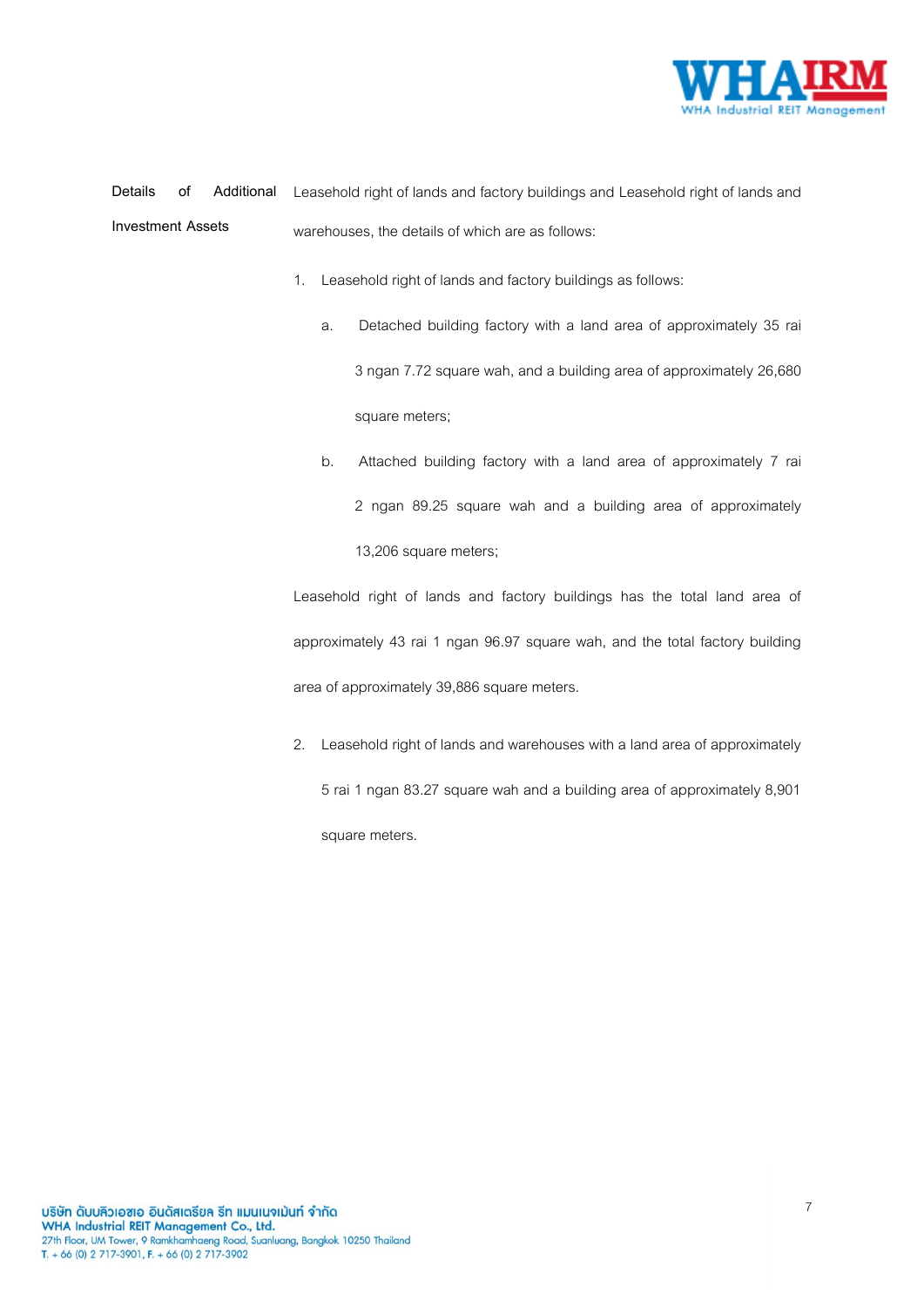

### **Remarks:**

- 1. In this additional investment in the Additional Investment Assets, HREIT will make the investment by entering into:
	- 1.1 Land and Building Lease Agreement with the Asset Owner's Companies (which have an ownership over lands and buildings);
	- 1.2 Moveable Properties Sale and Purchase Agreement with the Asset Owner's Companies which are the owners of other assets in such project;
	- 1.3 Mortgage Agreement (to accept asset mortgage); and
	- 1.4 Any relevant agreement, such as Property Manager Appointment Agreement, Undertaking Agreement etc.

The details of area of the Additional Investment Assets No. 3 are summarized as follows:

| Total land area as specified in the   | 48 rai 3 ngan 80.24 square |
|---------------------------------------|----------------------------|
| Land Title Deeds (for the portion to  | wah                        |
| be invested in by HREIT)              |                            |
| Approximate total leasable building   | 48,787 square meters       |
| area of the portion to be invested in |                            |
| by HREIT                              |                            |

The details are as appeared in the Summary Table of the Additional Investment Assets.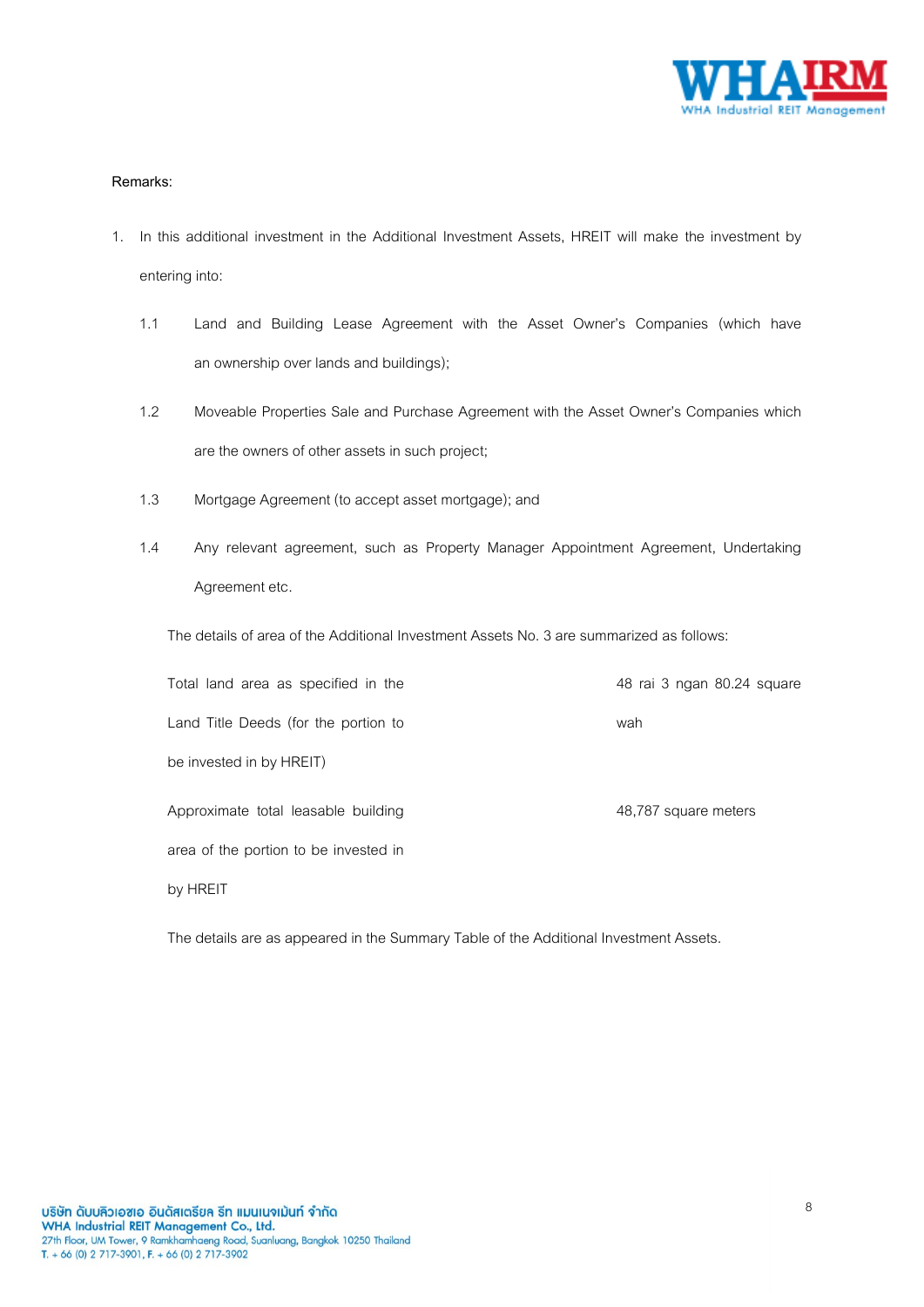**The Summary Table of the Additional Investment Assets**/1

| Asset Type                                                   |                                             | <b>Total Detached Building Factory</b>                                                                                                                     |                                     | <b>Total Attached Building Factory</b>                                |                                | <b>Total Warehouse</b>                                                        |  |
|--------------------------------------------------------------|---------------------------------------------|------------------------------------------------------------------------------------------------------------------------------------------------------------|-------------------------------------|-----------------------------------------------------------------------|--------------------------------|-------------------------------------------------------------------------------|--|
|                                                              |                                             | Leasehold right of lands and buildings for 30 years from the commencement date of the lease period with the right to extend the lease for another 30 years |                                     |                                                                       |                                |                                                                               |  |
| Nature of Acquisition of HREIT's<br>Asset (Overview)         | Land                                        | Total area of approximately<br>35-3-7.72 rai                                                                                                               | I and                               | Total area of approximately<br>7-2-89.25 rai                          | I and                          | Total area of approximately<br>5-1-83.27 rai                                  |  |
|                                                              | <b>Buildings</b>                            | 7 units with a building area of<br>approximately 26,680 square meters                                                                                      | <b>Buildings</b>                    | 7 units with a building area of<br>approximately 13,206 square meters | <b>Buildings</b>               | 2 units with a building area of<br>approximately 8,901 square meters          |  |
|                                                              | WHA Chonburi Industrial<br>Estate 1         | 1 unit with a total area of<br>approximately 3,360 square meters <sup>3</sup>                                                                              | WHA Chonburi<br>Industrial Estate 1 | 5 units with a total area of<br>approximately 3,504 square meters     | <b>WHA Logistics</b><br>Park 2 | 1 unit with a total area of<br>approximately 5,124 square meters <sup>3</sup> |  |
| Nature of Acquisition of HREIT's                             |                                             | Unoccupied by lessees <sup>14</sup>                                                                                                                        |                                     | Fully occupied by lessees                                             |                                | Unoccupied by lessees                                                         |  |
| Asset as Classified by Project /<br><b>Industrial Estate</b> |                                             | 6 units with a total area of<br>approximately 23,320 square meters                                                                                         |                                     | 2 units with a total area of<br>approximately 9,702 square meters     |                                | 1 unit with a total area of<br>approximately 3,777 square meters              |  |
|                                                              | WHA Eastern Seaboard<br>Industrial Estate 1 | Occupied by lessees for 5 units <sup>11</sup>                                                                                                              | WHA Saraburi<br>Industrial Land     | Fully occupied by lessees                                             | <b>WHA Logistics</b><br>Park 4 | Fully occupied by lessees                                                     |  |
| Average building $age^{2}$                                   |                                             | Approximately 7.4 years                                                                                                                                    |                                     | Approximately 6.9 years                                               |                                | Approximately 4.0 years                                                       |  |

*Remarks /1Information as of 31 March 2020*

*/2 average building age as of the prospective investment date by HREIT on 1 January 2021*

*/3 the building is currently under construction, which will be completed before the prospective investment date by HREIT on 1 January 2021*

*/4 the Asset Owner's Companies have received Letters of Intent from the interested tenants and are currently under the negotiation of the relevant lease and service agreements accordingly.*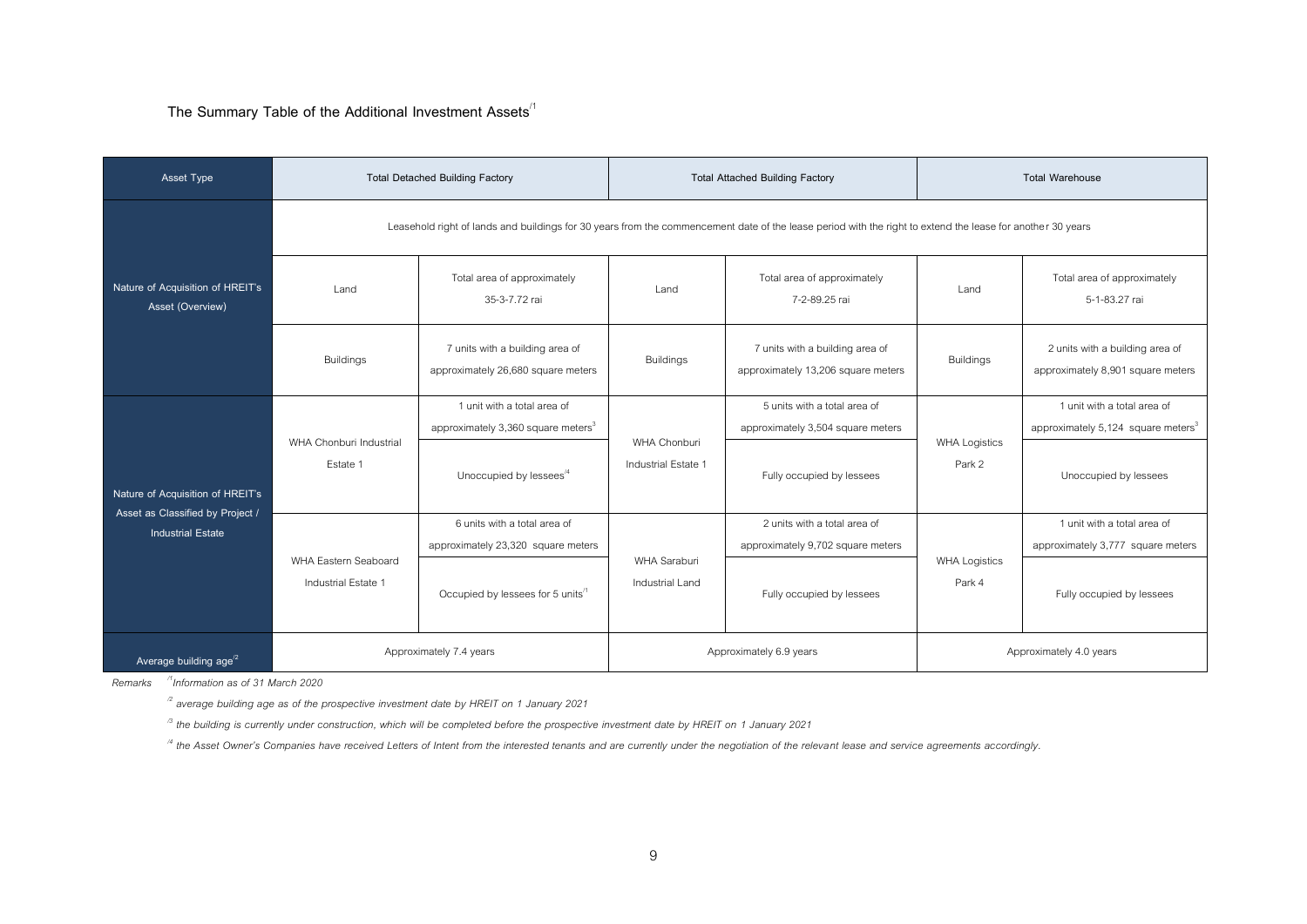

In addition, HREIT will request the Asset Owner's Companies to pay rental for the unoccupied leased properties and to pay rental short of the minimum rental rate to HREIT for the period of 3 years from HREIT's investment date or until there is a lessee during such period at the following minimum rental rate:

| <b>Attached Building Factory</b> | <b>Detached Building Factory</b> | Warehouses                |
|----------------------------------|----------------------------------|---------------------------|
| Baht 164 per square meter        | Baht 189 per square meter        | Baht 150 per square meter |

The payment for rental short of the minimum rental rate shall only be applicable to the agreements entered into after HREIT's investment, while other conditions shall be in accordance with the Undertaking Agreement that HREIT will enter into with the Asset Owner's Companies.

In addition, the REIT Manager wishes to appoint WHA Industrial Development Public Company Limited ("**WHAID**"), being one of the major Trust Unitholders of HREIT and the Property Manager for HREIT's current investment assets, as the Property Manager of the Additional Investment Assets in this time as WHA ID has experience and expertise in managing the Additional Investment Assets and would be able to administer and provide services to the existing lessees, as well as continuously and efficiently managing assets for HREIT.

As for the investment price in the Additional Investment Assets by HREIT, the REIT Manager has appointed 2 independent appraisers namely: Siam City Appraisal Co., Ltd. and Grand Asset Advisory Co., Ltd. to appraise the value of the Additional Investment Assets to be invested as of the prospective investment date in the Additional Investment Assets by HREIT on 1 January 2021 with the details as appeared in Annex 3 of the Invitation to this Meeting, which could be summarized as follows:

|                                                      | Appraised Value (Million Baht) |                                 |  |
|------------------------------------------------------|--------------------------------|---------------------------------|--|
| Assets                                               | Siam City Appraisal            | <b>Grand Asset</b>              |  |
|                                                      | Co., Ltd. $1$                  | Advisory Co., Ltd. <sup>2</sup> |  |
| Approximate total Additional Investment Assets value | 1.348.910.000                  |                                 |  |
| under the HREIT's leasehold condition                |                                | 1,292,000,000                   |  |
| Approximate HREIT's investment value not             | 1.356.600.000                  |                                 |  |
| exceeding                                            |                                |                                 |  |
| Higher than the lowest appraised price (percentage)  |                                | 5                               |  |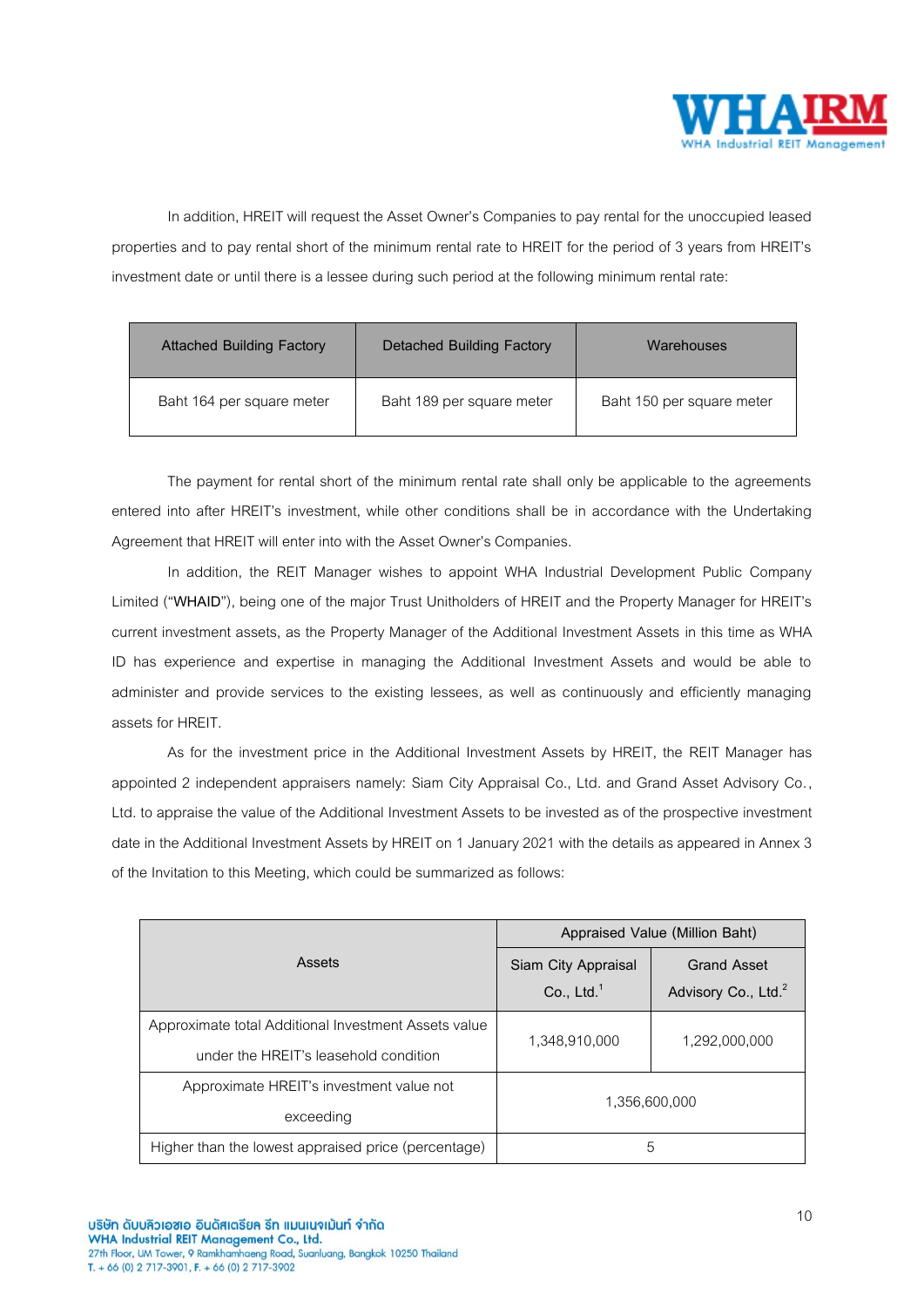

The investment in the Additional Investment Assets in 5 projects by HREIT shall not exceed Baht 1,356,600,000 (to be paid on HREIT's investment date in the Additional Investment Assets), comprises the rental of lands and buildings and the purchase price of relevant moveable properties used for the business operation within the leased properties (exclusive of value added tax, registration fee and specific business tax, including other relevant fees and expenses which shall be borne by HREIT). HREIT shall have the right to extend the lease for another 30 years, where the rental for the renewed period shall be Baht 80,000,000 (which shall be paid when the lease agreement is renewed, exclusive of value added tax, registration fee and specific business tax, including other relevant fees and expenses which shall be borne by HREIT).

The funds to be used for the investment in the Additional Investment Assets by HREIT will be obtained from either (1) the funds from HREIT's capital increase by the issuance and offering for sale of additional Trust Units or (2) long-term loan, or both of such funds. The capital structure to be utilized in the investment in the Additional Investment Assets by HREIT shall be considered from the suitability of HREIT's debt to equity ratio, the current condition of the capital and bond market.

The additional investment in the Additional Investment Assets of the Asset Owner's Companies is considered as a related party transaction between HREIT and persons related to the REIT Manager. The REIT Manager also attached the Information Memorandum on HREIT's Acquisition of Assets and HREIT's Related Party Transactions with the Asset Owner's Companies who are persons related to the REIT Manager, the details of which are as appears in Annex 4 of the Invitation to this Meeting.

The REIT Manager has also appointed Baker Tilly Corporate Advisory Services (Thailand) Limited as the Independent Financial Advisor to provide their opinion on the fairness of price and the investment conditions for the Trust Unitholders' consideration in the approval of transactions, the details of which are as appears in the Opinion Report of the Independent Financial Advisor on Acquisition of Assets and Related Party Transaction, Annex 8 of the Invitation to this Meeting.

Furthermore, Ms. Jarucha declared the conditions on the additional investment by HREIT that the investment in Additional Investment Assets of HREIT will be subjected to the conditions as detailed in Page 7 of the Invitation to this Meeting as follows:

- (1) The Asset Owner's Companies have obtained approval from their board of directors' meetings and/or their shareholders' meetings (if necessary) for letting and sale of such assets (as the case may be) to HREIT and has performed any action so that the Additional Investment Assets are ready to be invested in by HREIT;
- (2) There are no pending issues from legal due diligence. In case there are any pending issues, the REIT Manager shall disclose such risks in the information disclosure form for the offer for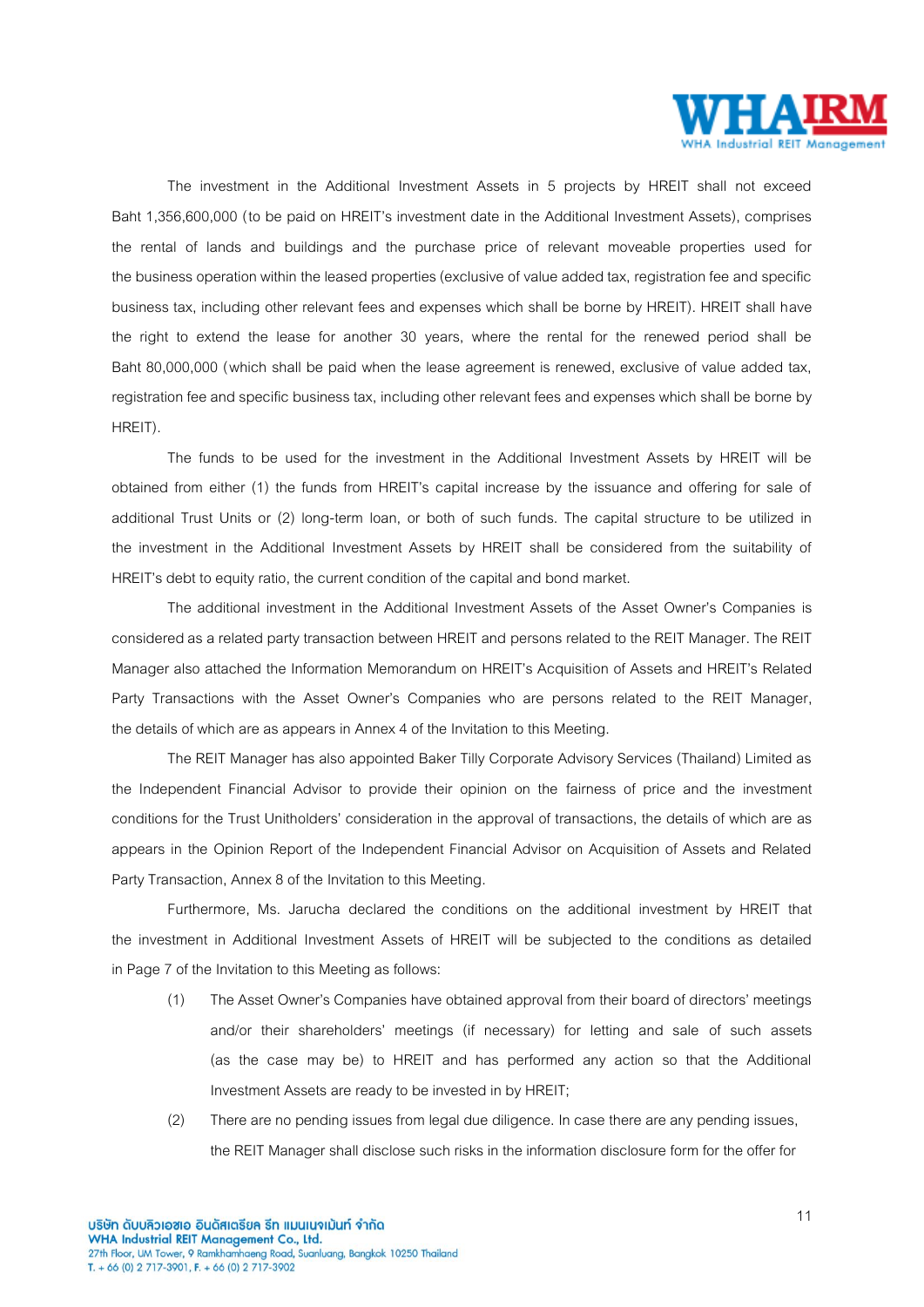

sale of Trust Units (in case HREIT proceeds with the capital increase by the issuance and offering for sale of the newly issued Trust Units) and proceed in compliance with the relevant regulations;

- (3) The Additional Investment Assets are released from mortgage (if any) or if it is not possible to proceed as such, the REIT Manager shall disclose such risks in the information disclosure form for the offer for sale of Trust Units (in case HREIT proceeds with the capital increase by the issuance and offering for sale of the newly issued Trust Units) and proceed in compliance with the relevant regulations;
- (4) The Trustee has certified that the acquisition of Additional Investment Assets is compliant with the Trust Deed as well as other relevant laws, rules and regulations; and
- (5) HREIT has obtained the approval from the Trust Unitholders' Meeting to proceed any related action to complete the investment in Additional Investment Assets.

Additionally, for the ease of operations in this additional investment, the REIT Manager has proposed the Trust Unitholders to authorize the REIT Manager and/or the Trustee as the authorized person to act in the matters as detailed in Page 8 - 9 of the Invitation to this Meeting as follows:

- (1) Determine the form of investment by HREIT, the details of assets, appraisal method including the appropriate price for investment in Additional Investment Assets at this time and appoint WHA ID as the Property Manager for Additional Investment Assets;
- (2) Negotiate, prepare, execute, deliver and/or amend agreements or obligations showing the right to invest in immoveable properties, asset lease agreements, assets sale and purchase agreements, undertaking agreements, mortgage agreement (whereby HREIT is a mortgagee from the Asset Owner's Companies) and agreements and any related document by the time that HREIT has obtained approval from its Trust Unitholders to invest in the Additional Investment Assets, including to contact the Office of the Securities and Exchange Commission (the "**Office of the SEC**"), the Stock Exchange of Thailand, governmental agencies, or governmental organizations, or any other person for the aforementioned actions, etc.;
- (3) Negotiate, prepare, execute, deliver and/or amend agreements or obligations regarding the appointment of Property Manager to be in accordance with the additional investment by HREIT;
- (4) To exercise discretion in determining whether or not to invest in some projects or in some parts of or in the whole Additional Investment Assets, and/or to stipulate, alter the procedures and/or conditions in the investment, in case the conditions or the result of the negotiation with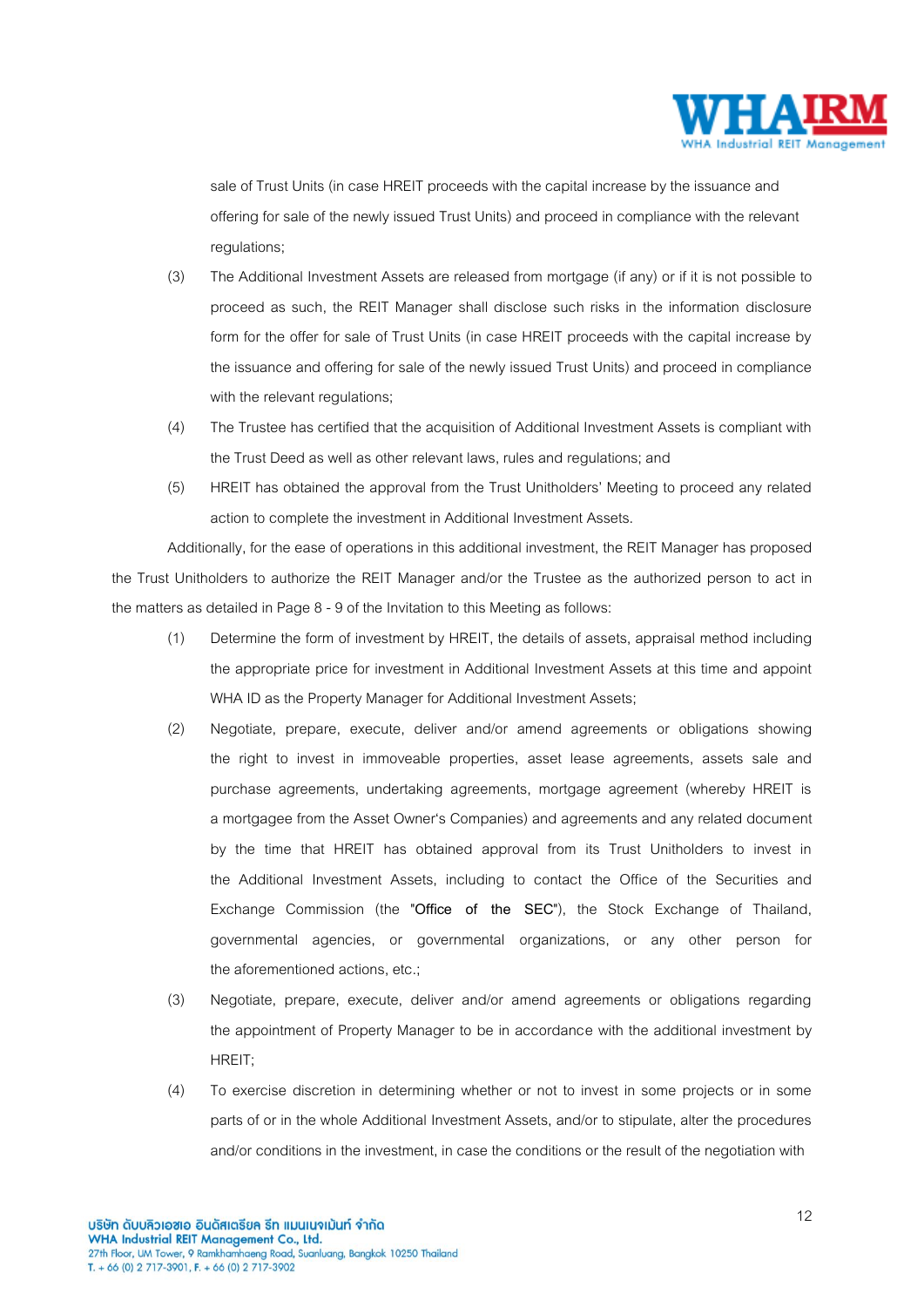

- (5) the Asset Owner's Companies and/or holders of superior rights in assets in which HREIT will invest or the outcome of the legal due diligence demonstrates that the investment of HREIT in such assets will not benefit HREIT and/or the Trust Unitholders in general, or may create excessive liabilities on HREIT. In this regard, the benefits of HREIT and the Trust Unitholders shall be of great importance. In addition, the REIT Manager and/or the Trustee shall have discretion to determine whether or not HREIT should invest in some projects or in some parts or in the whole Additional Investment Assets as appropriate by taking into consideration various investment factors e.g. the appraisal value of assets in each location, the estimation of Distribution per Unit or DPU expected to be received by the Trust Unitholders after the investment in the Additional Investment Assets, or the amount of capital increase funds received from the issuance and offering for sale of additional Trust Units and loans etc.; and
- (6) Perform any other act necessary for or in relation to the above purposes in all respects so as to ensure a success therein, including the appointment and/or removal of the delegated attorney in aforementioned acts above for the purpose of achieving the said matter.

Thereafter, Ms. Tipaphan as the Trustee of HREIT has summarized opinion of the Trustee in this Agenda as follows:

The matter proposed for a resolution of Trust Unitholders in this Agenda 2, although the Additional Investment Assets are of a value not exceeding 30 percent of the total asset value of HREIT, however, it is a related party transaction between HREIT and persons related to the REIT Manager, with a value equal to or greater than Baht 20,000,000 or exceeding 3 percent of the Net Asset Value (NAV) of HREIT. Such proceeding is prescribed by the Trust Deed to require an approval from the Trust Unitholders' Meeting by a vote of not less than three-fourths of all Trust Units of the Trust Unitholders attending the Meeting and having the right to vote, whereby the Trust Unitholders who have special interest in this transaction shall not have the right to vote in this Agenda. Nevertheless, the Additional Investment Assets have the characteristics in compliance with the investment policy, and in accordance with the types as prescribed in the Trust Deed of HREIT, and have been fully appraised with the verification of entitled rights evidence, and it is for the purpose of public disclosure to investors by two appraisers approved by the Office of the SEC and the Stock Exchange of Thailand. In addition, in proposal for a resolution from the Trust Unitholders, the Opinion Report of the Independent Financial Advisor on Acquisition of Assets and Related Party Transaction has been prepared, the details of which are as appeared in Annex 8 of the Invitation to this Meeting distributed to the Trust Unitholders for consideration.

For this Agenda, Trustee views that the aforementioned investment in the Additional Investment Assets No. 3 of HREIT is not against the Trust Deed of HREIT and relevant laws.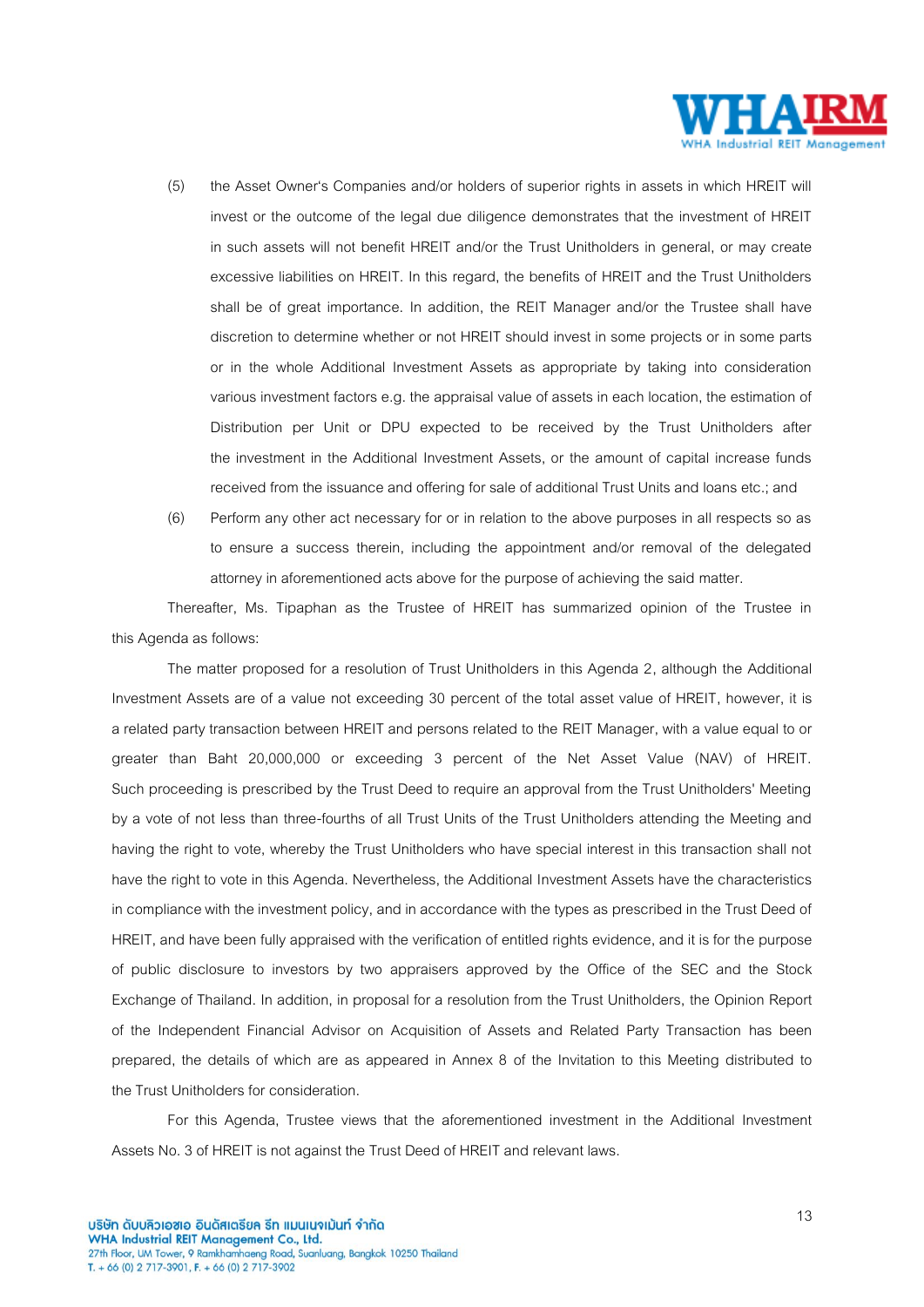

Subsequently, Ms. Krongkarn Noppawan, a representative from Baker Tilly Corporate Advisory Services (Thailand) Limited in its capacity as the Independent Financial Advisor, provided the opinion on the Acquisition of Assets and Related Party Transactions, and the suitability of value and the investment conditions for the Trust Unitholders' consideration in the approval of transactions as follows:

Ms. Krongkarn explained to the Meeting that the fairness of the transaction price has been considered using the Discounted Cash Flow Approach, which reflects the ability to generate cash flows in the future under assumptions prescribed by referring to the Lease Agreement with the current tenants, performance results information including the executive interview with the REIT Manager. The Net Present Value (NPV) of free cash flow from the Investment could be summarized as follows:

| Details                                                                                   | Amount (Baht M) |
|-------------------------------------------------------------------------------------------|-----------------|
| Present value of free cash flow (PV)                                                      | 1.542.25        |
| The estimated expenses associated to the acquisition of assets (Set Up Cost) <sup>1</sup> | (72.38)         |
| Present value of free cash flow after deducting the estimated set up cost                 | 1,469.87        |
| Highest acquisition value of the Additional Investment Assets                             | (1,356.60)      |
| Net present value of free cash flow from the Additional Investment Assets (NPV)           | 113.27          |

Remark:  $11$  the estimated set up cost comprises of property lease registration fee, related professional fee, SEC approval and filling fee of new issuing and offering trust units, loan front-end fee and other expenses related issuing and offering trust units etc.

The NPV of free cash flow from investment in these assets is positive by Baht 113.27 Million. Therefore, the Independent Financial Advisor is of the opinion that the acquisition value of these HREIT's assets in the amount of not exceeding Baht 1,356.60 Million is appropriate.

In this regard, the Independent Financial Advisor has considered the advantages of the acquisition of assets as follows:

- 1. Enhance the ability to generate income to HREIT in a brief period of time;
- 2. Increase the average age of the lease term of land and building from 56.25 years to 56.68 years;
- 3. Acquired assets being in a good condition and low expenses on maintenance;
- 4. Create economies of scale;
- 5. Gain the benefit from Eastern Economic Corridor or "EEC";and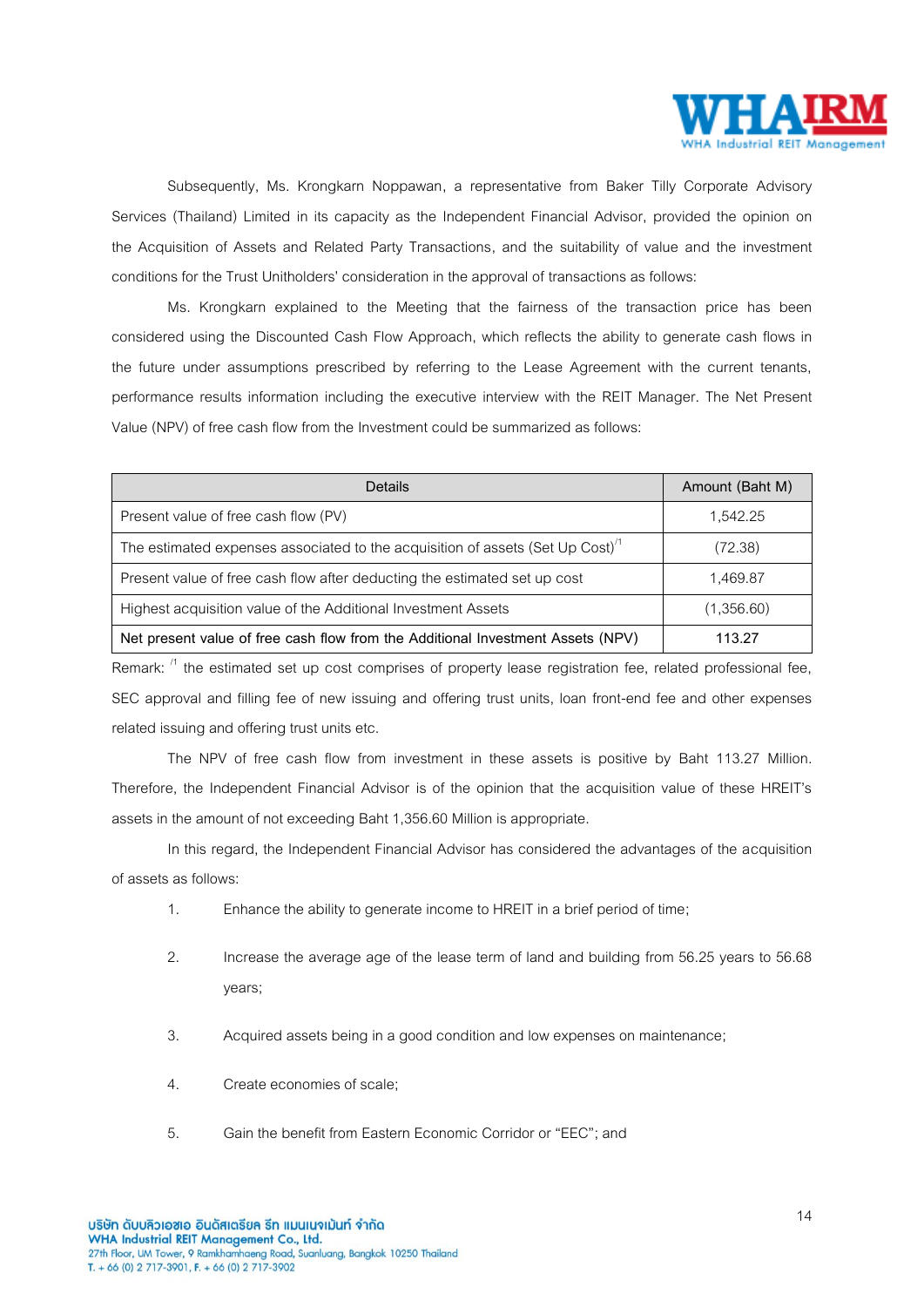

# 6. Risk Diversification.

In addition, the Independent Financial Advisor has considered the advantages of entering into the related party transaction with the persons related to the REIT Manager as follows:

- 1. Terms and conditions of the draft Undertaking Agreement of the Asset Owners' Companies and the draft Lease Agreement being in favor of HREIT as the Asset Owners' Companies agree to be responsible for the expenses of any renovation, reparation, and/or alteration in material part of the property invested by HREIT for 5 years;
- 2. The Asset Owners' Companies agree to pay rental for the unoccupied leased properties and rental short of the minimum rental rate in accordance with the Undertaking Agreement for a period of 3 years;
- 3. The management of these Additional Assets is ongoing and effective; and
- 4. Entering into the Transaction with the related person will use resources and time in due diligence process efficiently.

The disadvantages of the acquisition of assets are the higher interest burden from borrowing in the transactions in this time by approximately Baht 13.11 – 15.77 Million per annum from the increasing debts at the amount of not exceeding Baht 650 Million, while the disadvantage of related party transactions with persons related to the REIT Manager.is that there would be doubtsconcerned with the entry into the related party transaction with persons related to the REIT Manager.

As for the risks from entering into the transactions, the Independent Financial Advisor has considered that the risks are as follows:

- 1. The risk of unable to derive the benefit from the Additional Investment Assets as expected;
- 2. The risk from the counterparty not complying with the Agreement;
- 3. The risk of intensified competition which may cause a decrease in number of tenants;
- 4. The risk of natural disaster;
- 5. The risk from the outbreak of COVID-19 situation;and
- 6. General risk in real estate business.

For the allocation of Trust Units between HREIT and persons related to the REIT Manager, the nature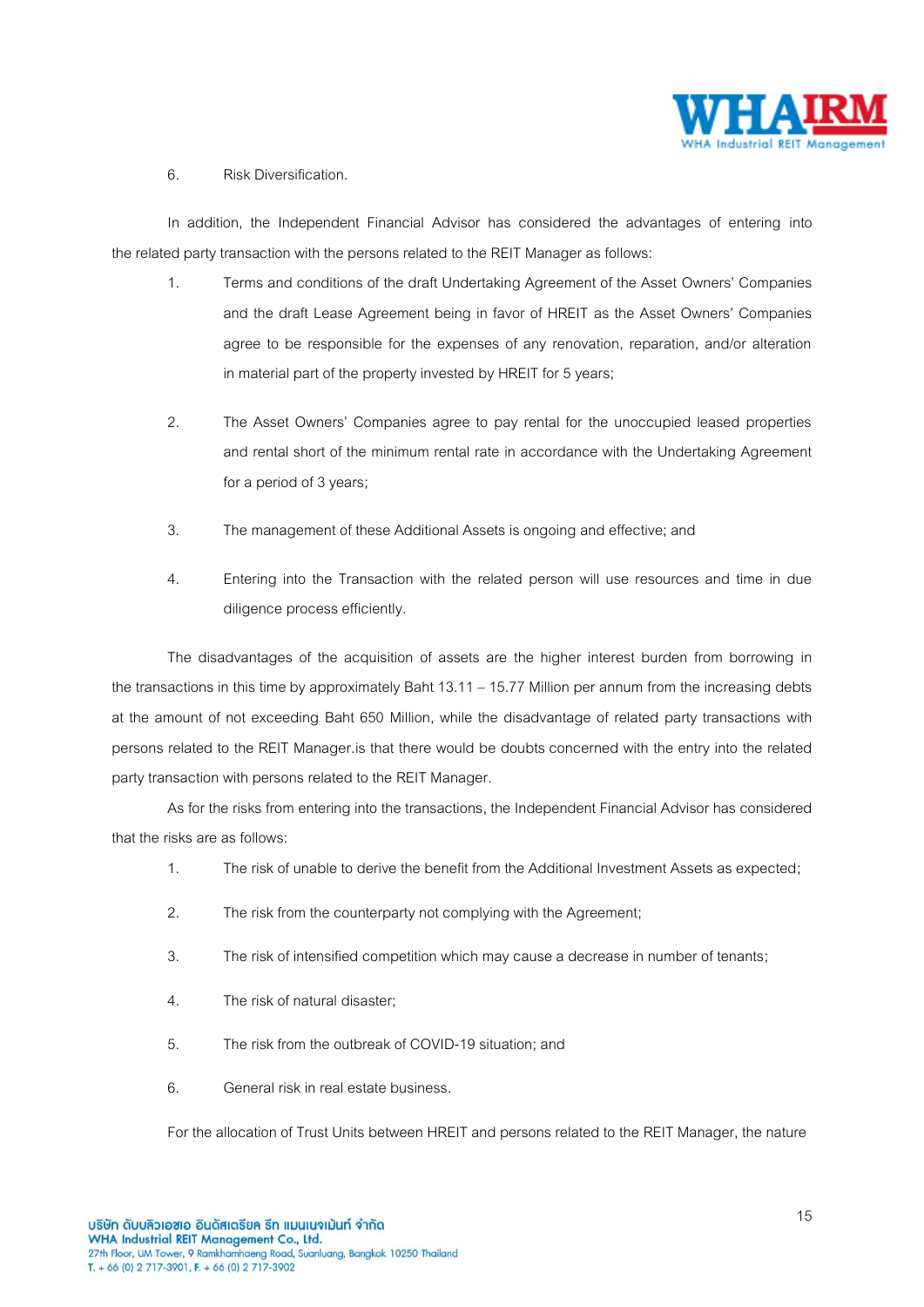

of transaction, and the determination of price in Option 1 in case of the allocation of Trust Units to WHAID and/or WHAID's Connected Persons for not exceeding 20 percent of all Trust Units to be issued and offered for sale in this capital increase, the determination criteria of offering price is the same as to the right offering and the public offering, therefore, the Independent Financial Advisor is of the opinion that it will not cause HREIT to lose any benefits.

For the nature of transaction and the determination of price in Option 2 in case there is no allocation of Trust Units between HREIT and persons related to the REIT Manager to WHAID and/or WHAID's Connected Persons, it is prescribed to allocate not less than 50 percent of all additional Trust Units issued and offered for sale at this capital increase to the existing Trust Unitholders and to offer to persons on a private placement in Part 2, the determination criteria of offering price is the same as to the right offering and the public offering, therefore, the Independent Financial Advisor is of the opinion that it will not cause HREIT to lose any benefits as well.

The advantages of entering into the transaction are as follows:

- 1. Create of good image for HREIT; and
- 2. An assurance of receiving money from the allotment of Additional Trust Units.

While for the disadvantage of entering into the transaction, the Independent Financial Advisor is of the opinion that there might be suspicions about the transaction with persons related to the REIT Manager.

As such, the Independent Financial Advisor has considered the nature of transaction and views that the determination criteria of offering price is the same as to the right offering and the public offering and will not cause HREIT to lose any benefits, therefore, the Trust Unitholders should approve the transaction in relation to HREIT's acquisition of assets and related party transactions with persons related to the REIT Manager and the allotment of Trust Units to the persons related to the REIT Manager.

The host asked the Meeting if there are any questions. There were questions from the Trust Unitholders, and the questions and answers are summarized as follows: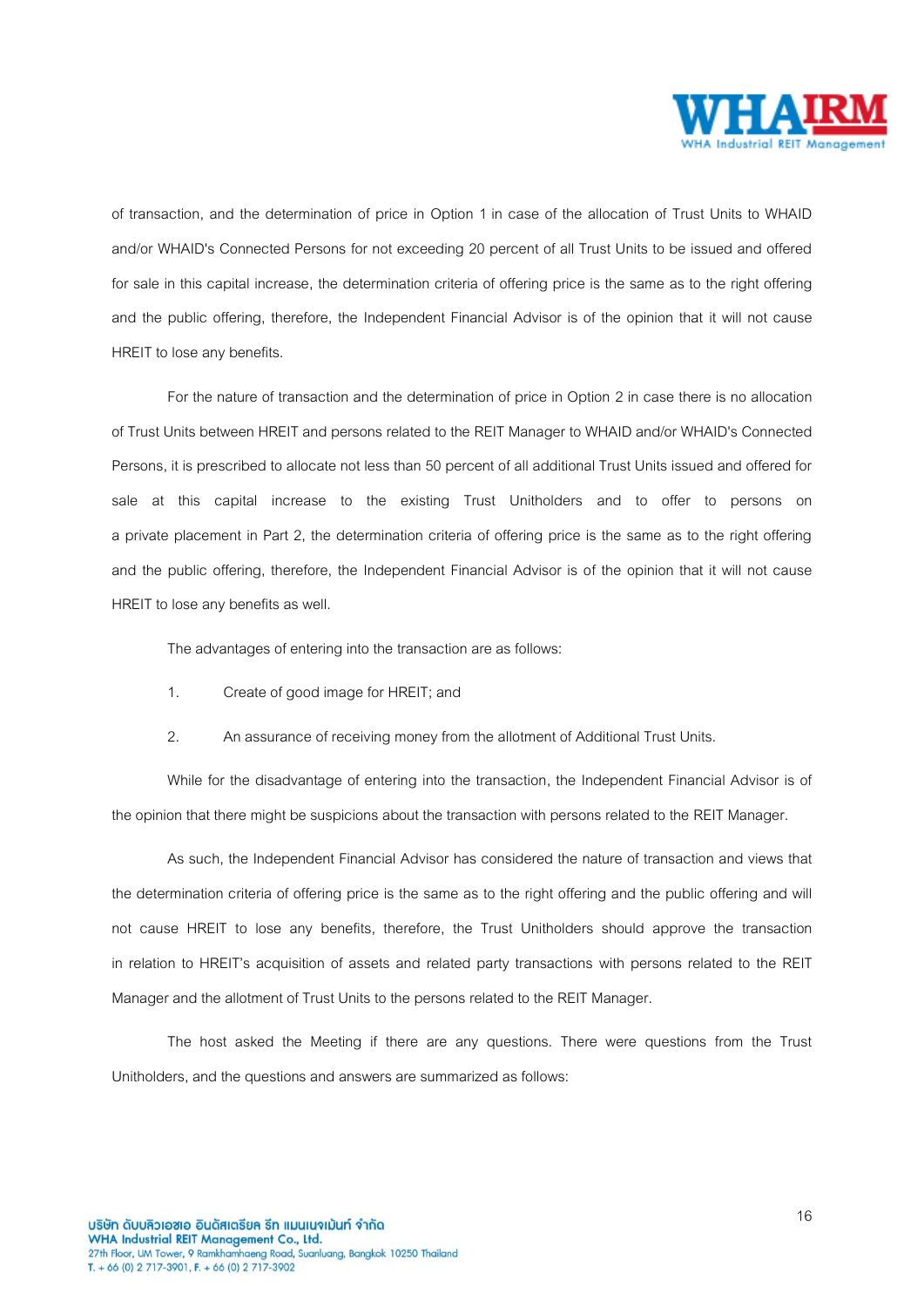

1. Ms. Siriporn Kattapong, a proxy from a Trust Unitholder raised some inquiries as follows:

1.1 How is the financial loss of HREIT at Baht 852 Million after the new appraisal of assets?

Ms. Jarucha explained that the past financial loss from the accounting entry in accordance with the accounting standard is caused by the difference between the investment value of assets and the appraisal value in each year, even though the appraisal value of HREIT's assets has been increasing every year. Such loss is not a result of the operation of HREIT in any way. Presently, HREIT does not sustain any losses in this respect. Nevertheless, the appraisal value in each year depends on the appraiser's assumptions, such as the occupancy rate, the current and future rental rate. In this regard, the REIT Manager is determined to consistently make a distribution payment to the Trust Unitholders, but whether the payment to be made in the form of dividends or distributions is merely a form under legal and accounting perspective.

1.2 As the appraisal value of Siam City Appraisal Co., Ltd. is at Baht 1,348.91 Million and the appraisal value of Grand Asset Advisory Co., Ltd. is at Baht 1,292 Million, while the investment by HREIT is at Baht 1,356.6 Million, which is greater than the appraisal value by 5 percent excluding VAT, registration fee, Specific Business Tax, as well as other fees and expenses which shall be borne by HREIT, should there be any impacts to the financial loss as the assets shall be purchased at the price greater than the appraisal value?

Ms. Jarucha explained that the past financial loss from the accounting entry in accordance with the accounting standard is caused by the difference between the investment value of assets and the appraised value in each year. Nevertheless, the consideration whether to proceed with the capital decrease shall be considered from the retained earnings at the time and the trend of appraisal value shall be depending on the appraiser's assumptions, such as the occupancy rate, the current and future rental rate.

Mr. Krailuck further clarified that HREIT would consider its investment in assets from both the appraisal value and yield altogether. According to the Financial Advisor's studies on the distribution payment to investors, it shall be made mainly based on a consideration of the cash flow from operating activities and ability to pay in the full amount. The payment may be made in a form of dividend or capital decrease proceeds. The losses from the appraisal are not based on the cash flow, therefore, the distribution to all Trust Unitholders will be fully made.

Ms. Jarucha further explained whether the purchase of assets at the price greater than the appraisal value would contribute to a financial loss that the value for the first year shall be calculated based on the investment value, while an appraisal shall be made upon the completion of a year in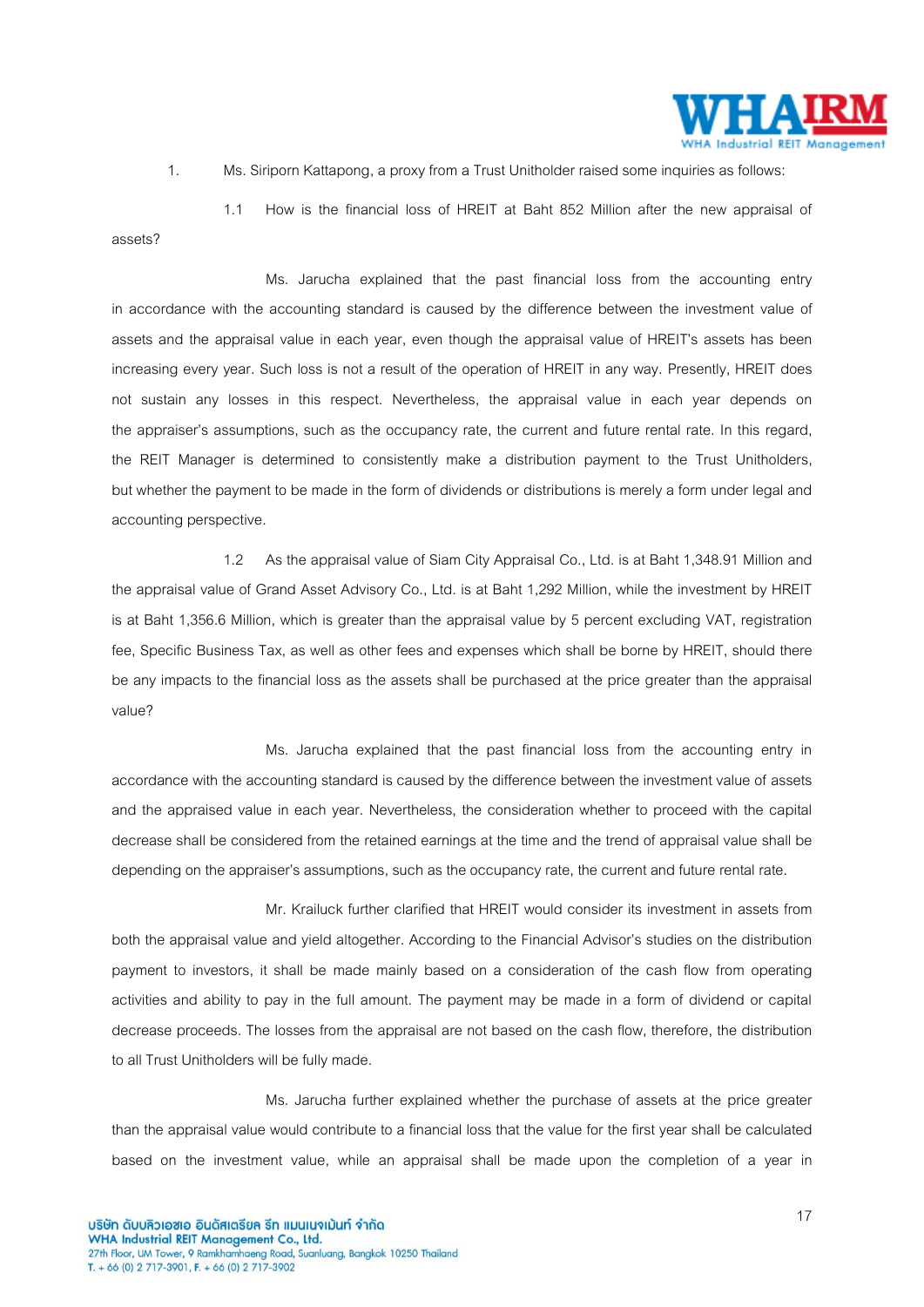

the following years, and the revised appraisal value is depending on the occupancy rate and rental rate at the time, which could be resulted in a profit or loss in terms of accounting. All of which is a matter of accounting entry.

2. Mr. Panu Tangpoonsinthana, a Trust Unitholder attending the Meeting in person, inquired as follows:

Whether the management of project is confident that there will be tenants as some of the assets to be invested in are unoccupied and there were merely prospective customers? How much is the 3-year guarantee of rental revenue of HREIT by the Asset Owners' Companies per annum?. How much is the impact on the distribution per unit in case if the plan is not met? Why the rental compensation to HREIT is granted only for a period of 3 years and is it possible to extend;

Mr. David explained about the 2 unoccupied buildings that one is located in the Free Zone area, which has received an attention from a tenant and is currently under a construction expected to be completed in June 2020, while another building is a large detached building, which is under a renovation and expected to be able to attract attention from tenants. Additionally, the Asset Owners' Companies shall pay for the rental in the first 3 years, which would result inthe 100-percent occupancy rate of HREIT.

Ms. Jarucha further informed about the current unoccupied buildings i.e. D46 Building which is a detached building with a payment of minimum rental rate at 189 Baht/sq.m/month and B10 Building which is a warehouse in the Free Zone area with a payment of minimum rental rate at 150 Baht/sq.m/month. However, the REIT Manager is confident that there are interested tenants to invest in as the buildings are in the Free Zone area with tax privilege benefits.

- 3. Ms. Nuchara Vayakornvichitr, a Trust Unitholder attending the Meeting in person, inquired as follows:
	- 3.1 As the automotive industry is relatively declined due to the economic recession, what is the occupancy rate of tenants in the automotive parts industry, and whether a reduction of rental is granted to the tenants as it is afraid that the dividends would be lessened because of the reduction of rental for automotive parts manufacturers, which is at about 26 percent;

Mr. David explained that the automotive industry is currently affected by the outbreak of coronavirus disease of 2019 (COVID-19) resulting in a temporary suspension of the production, however,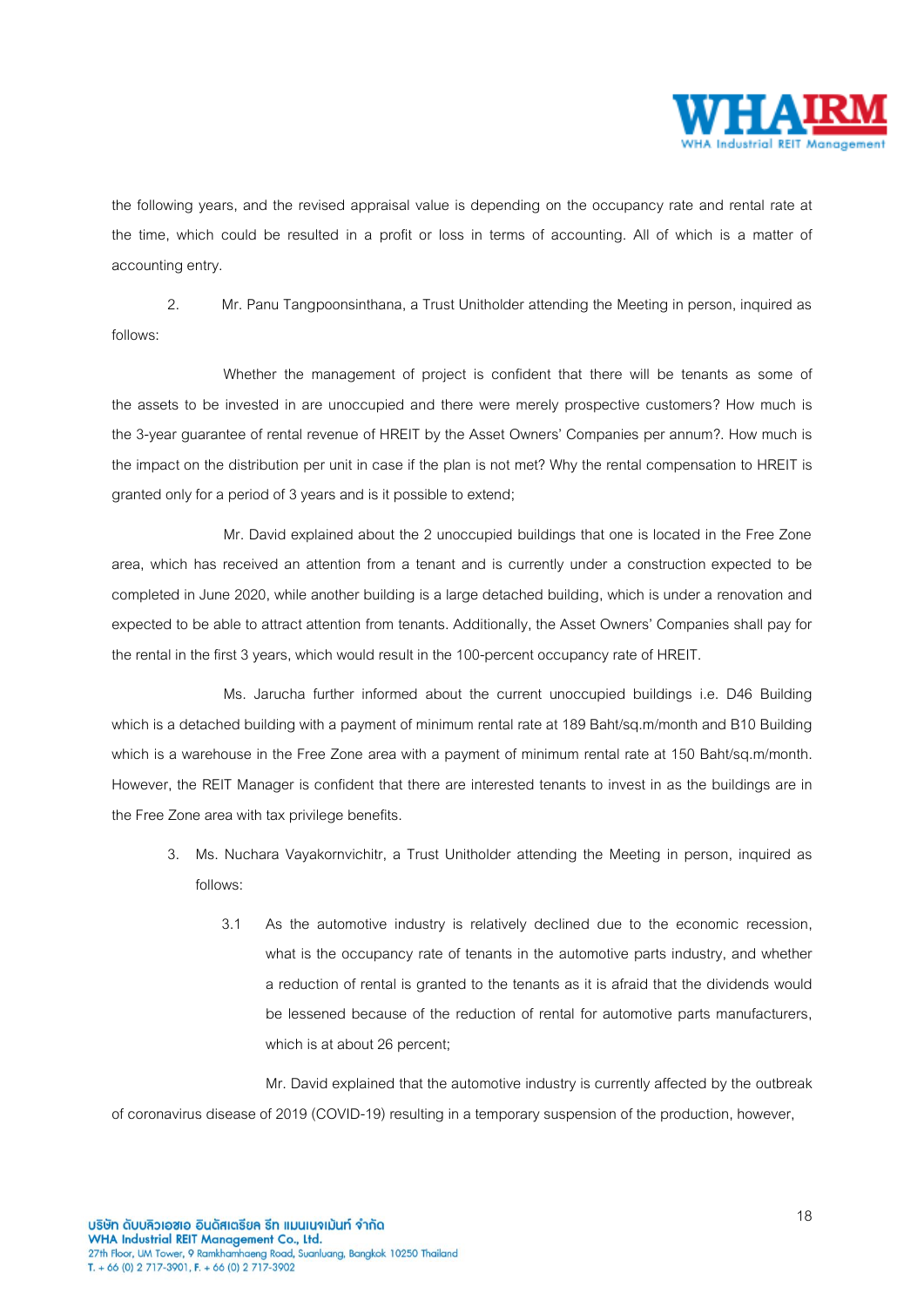

the Property Manager is of a view that the automotive industry would be recovered due to the export market. For example, General Motors Co., Ltd., which had reduced its production capacity and ceased its production, is substituted by Great Wall Motors Co., Ltd., a large automotive company which would bring along its supply chain group as well. There are also other prominent industries coming in, such as the electronics industryand logistics industry which would contribute to a higher diversification of industry groups.

The Chairman informed that there are no reductions of rental to even one tenant, only an extension of rental payment period, which should not cause any impact to the distribution payment of HREIT.

3.2 How much is the expected Distribution per Unit (DPU) per annum after the capital increase;

Ms. Jarucha clarified that the estimated payment of distribution and capital decrease proceeds expected to be made after the capital increase is at 0.69 Baht/Trust Unit based on the estimation in the auditor report.

3.3 Although it is well aware that the Asset Owners' Companies shall pay for the rental in the unoccupied properties, but whether the price would be greater if they are occupied, and whether it would contribute to a higher distribution rate in the future;

Ms. Jarucha explained about the unoccupied properties that if they are leased out at a rental rate higher than the guarantee rate, it would contribute to a higher distribution rate in the future.

3.4 Whether the growth of rental rate in 2020 is negative in comparison to 2019;

Ms. Jarucha described that the current growth of rental rate is at approximately

 $2 - 3$  percent.

There were no other Trust Unitholders raised any further questions, the Chairman then asked the Trust Unitholders to consider and approve the investment in the Additional Investment Assets No. 3 of HREIT, with the details as proposed by Ms. Jarucha.

The Secretary further informed that the vote counting shall not include the Trust Unitholders who have interest and are not entitled to vote as detailed in the Invitation to this Meeting, and the voting in this Agenda requires an approval by a vote of not less than three-fourths of all Trust Units of the Trust Unitholders attending the Meeting and being entitled to vote.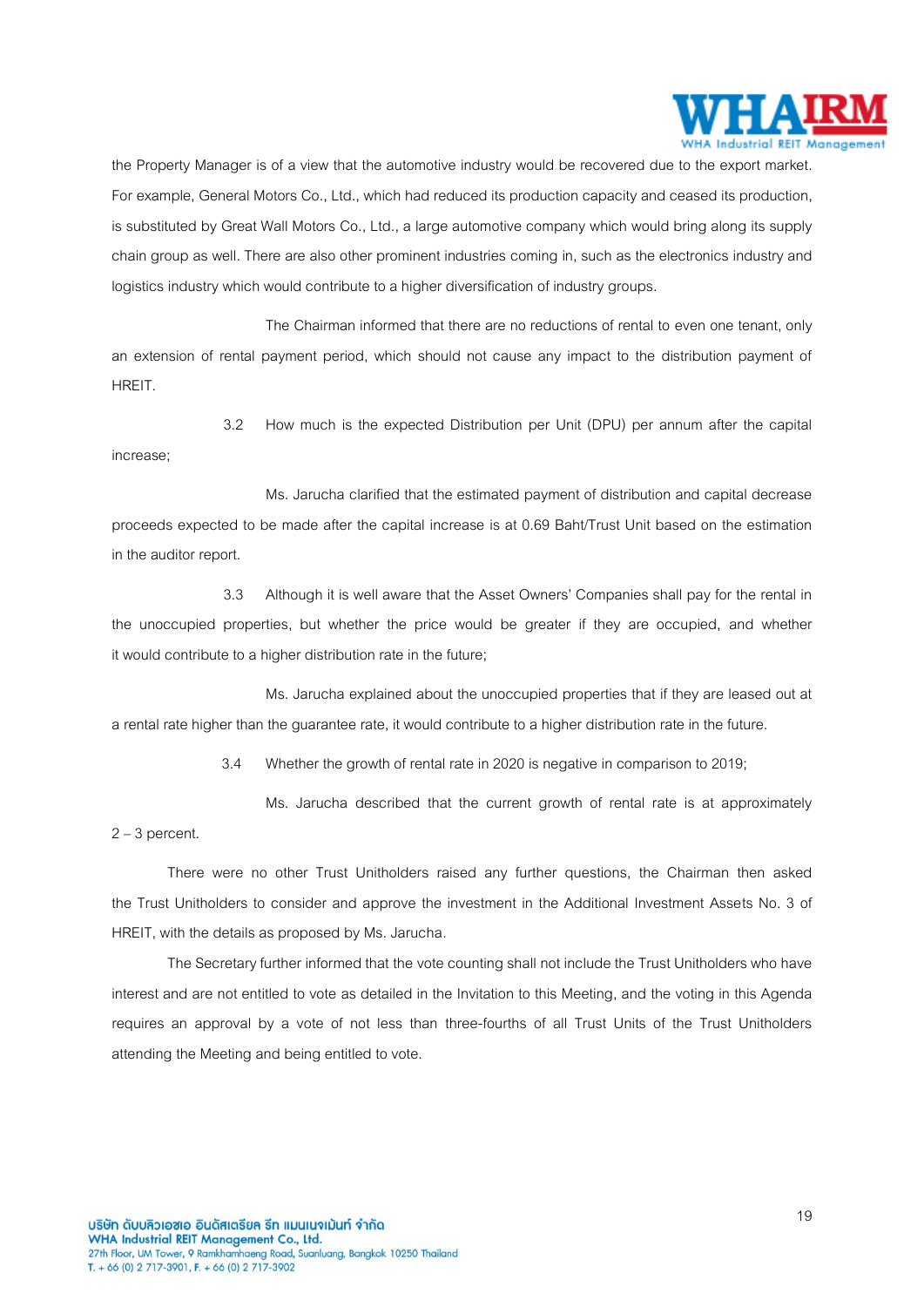

#### **Resolution**

The Meeting has considered and resolved to approve with a vote of not less than three-fourths of all Trust Units of the Trust Unitholders attending the Meeting and being entitled to vote as follows:

| $\sim$                   | Approved    | 264,186,769 | votes | equivalent to | 99.7387 percent  |
|--------------------------|-------------|-------------|-------|---------------|------------------|
| $\sim$                   | Disapproved | 11.200      | votes | equivalent to | $0.0042$ percent |
| $\overline{\phantom{a}}$ | Abstained   | 680,855     | votes | equivalent to | $0.2570$ percent |

of the total votes of the Trust Unitholders attending the Meeting and being entitled to vote (exclusive of the votes of Trust Unitholders who have interest in this matter and have no right to vote).

# **Agenda 3 To consider and approve the second capital increase of HREIT by the issuance and offering for sale of the newly issued Trust Units**

The Chairman assigned Ms. Jarucha to present the details of this Agenda to the Meeting.

Ms. Jarucha declared to the Meeting that HREIT currently has 702,634,116 listed Trust Units with a par value per unit of Baht 8.8572 each, totaling Baht 6,223,370,892.24, and the REIT Manager deemed it appropriate to approve the second capital increase by the issuance and offering for sale of additional Trust Units at the amount of not exceeding 137,500,000 Trust Units in order to utilize the funds from the said capital increase for: (1) the investment in the Additional Investment Assets and relevant expenses thereof as detailed in Agenda 2 above, (2) the expenses and fees related to the repayment of existing debts of HREIT and the expenses and fees for loans or the issuance and offering for sale of debenture for the said repayment of existing debts, the details of which are as appeared in Agenda 7 below, and (3) the working capital of HREIT.

The offering method of Trust Units of HREIT in this time will be offered through the underwriter and/or the subscription agents, and the price of the Trust Units to be offered for sale in this time will be determined with reference to the appraised value of the Additional Investment Assets as assessed by independent appraisers approved by the Office of the SEC, and taking into account other relevant factors as detailed in Page 12 of the Invitation to this Meeting, namely (1) conditions of the capital and financial markets during the offer for sale of the Trust Units, (2) the appropriate rate of return for investors, (3) the commerciality of the assets, (4) interest rates, both domestically and on the global market, (5) the rate of return on investments in equity instruments, bonds and other investment options, and (6) results from the survey of institutional investors (Book building).When combined the additional Trust Units from the second capital increase of HREIT by the issuance and offering for sale of additional Trust Units at the amount of not exceeding 137,500,000 Trust Units, with HREIT's existing 702,634,116 Trust Units, HREIT will have a total of up to 840,134,116 Trust Units.

In this regard, the second capital increase of HREIT will be subjected the conditions as detailed in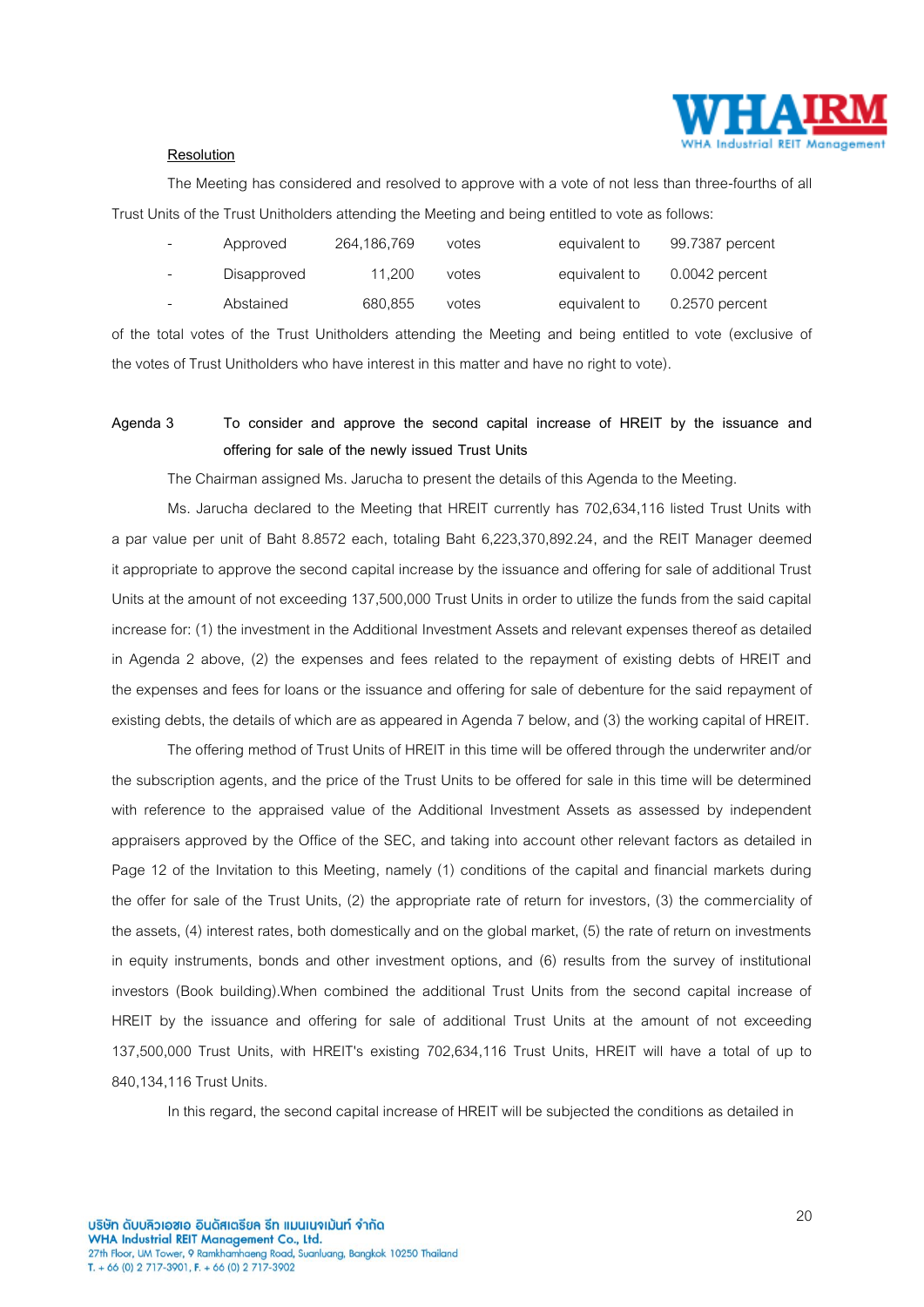

Page 12 of the Invitation to this Meeting as follows:

- (1) The Trustee has certified that the HREIT's capital increase method is compliant with the Trust Deed as well as other relevant laws, rules and regulations; and
- (2) HREIT has obtained the approval from the Trust Unitholders' Meeting and the Office of the SEC to proceed with the capital increase of HREIT and to perform any related action to complete the investment in Additional Investment Assets.

Additionally, for the ease of operations in this additional investment, the REIT Manager has proposed the Trust Unitholders to authorize the REIT Manager and/or the Trustee as the authorized person to act in the matters as follows:

- (1) Determine the form of the capital increase of HREIT by the issuance and offering for sale of additional Trust Units, including the determination of amount of Trust Units to be issued and offered for sale, and the offering price of additional Trust Units, in order to utilize as the investment funds in the Additional Investment Assets, and to be in compliant with the guidelines set forth;
- (2) Contact the Office of the SEC, the Stock Exchange of Thailand, governmental agencies, governmental organizations, or any other person for the capital increase of HREIT by the issuance and offering for sale of additional Trust Units; and
- (3) Perform any other act necessary for or related to the above purposes in all respects so as to ensure a success therein, including the appointment and/or removal of the delegated attorney in aforementioned acts above for the purpose of achieving the said matter.

Ms. Tipaphan as the Trustee of HREIT has summarized the opinion of the Trustee in this Agenda as follows:

The Trustee has considered and views that the second capital increase of HREIT by the issuance and offering for sale of the newly issued Trust Units in order to utilize the proceeds for: (1) the investment in the Additional Investment Assets and relevant expenses thereof as detailed in Agenda 2 above, (2) the expenses and fees related to the repayment of existing debts of HREIT and the expenses and fees for loans or the issuance and offering for sale of debenture for the said repayment of existing debts, the details of which are as appeared in Agenda 7 below, and (3) the working capital of HREIT, is not against the Trust Deed of HREIT and relevant laws.

In addition, the REIT Manager shall take any actions to ensure that the capital increase of HREIT will be in accordance with the resolution of the Trust Unitholders' Meeting, Trust Deed, and rules, conditions, and procedure on the capital increase of HREIT as prescribed by laws.

The host asked the Meeting if there are any questions. There were questions from the Trust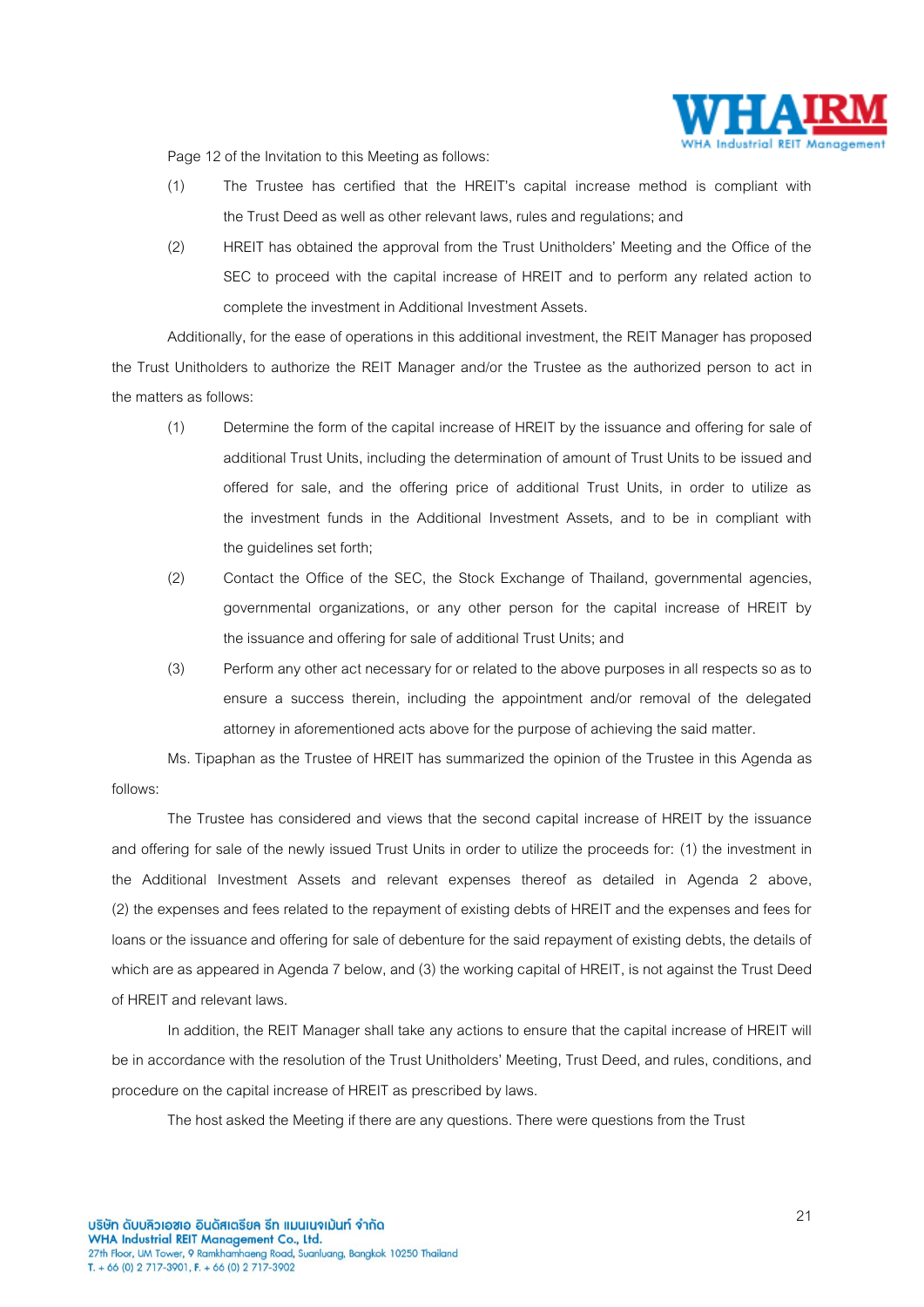

Unitholder, and the questions and answers are summarized as follows:

1. Mrs. Nuchara Vayakornvichitr, a Trust Unitholder attending the Meeting in person raised some inquiries as follows:

In what month that the capital increase will occur? Whether there would be a capital increase? What is the approximate offering price and whether there would be any discount from the market price.

Ms. Jarucha explained that after an approval from Trust Unitholders is obtained, the REIT Manager shall proceed to seek an approval from the Office of the SEC, which is expected to take about 4 - 5 months. The offering price will depend on a number of factors based on a consideration of the capital market at the time, as well as the rate of return on investment for the same type of property. As such, it may not be able to determine at this moment.

There were no other Trust Unitholders raised any further questions, the Chairman then asked the Trust Unitholders to consider and approve the second capital increase of HREIT by the issuance and offering for sale of the newly issued Trust Units, with the details as proposed by Ms. Jarucha.

The Secretary further informed that the voting in this Agenda requires an approval by a vote of not less than three-fourths of all Trust Units of the Trust Unitholders attending the Meeting and being entitled to vote. There were no Trust Unitholders who have special interest and are not entitled to vote.

## **Resolution**

The Meeting has considered and resolved to approve with a vote of not less than three-fourths of all Trust Units of the Trust Unitholders attending the Meeting and being entitled to vote as follows:

| $\overline{\phantom{a}}$ | Approved    | 371.442.277 | votes | equivalent to | 99.8140 percent  |
|--------------------------|-------------|-------------|-------|---------------|------------------|
| $\overline{\phantom{a}}$ | Disapproved | 11.200      | votes | equivalent to | $0.0030$ percent |
| $\overline{\phantom{a}}$ | Abstained   | 680,855     | votes | equivalent to | $0.1830$ percent |

of the total votes of the Trust Unitholders attending the Meeting and being entitled to vote.

# **Agenda 4 To consider and approve the offering of parts of Trust Units specifically to WHAID and/or WHAID's Connected Persons**

The Chairman assigned Ms. Jarucha to present the details of this Agenda to the Meeting.

Ms. Jarucha informed the Meeting that Agenda 4 is related to Agenda 3, and is a matter concerning the offering of not exceeding 20 percent of all Trust Units to be issued and offered for sale in this capital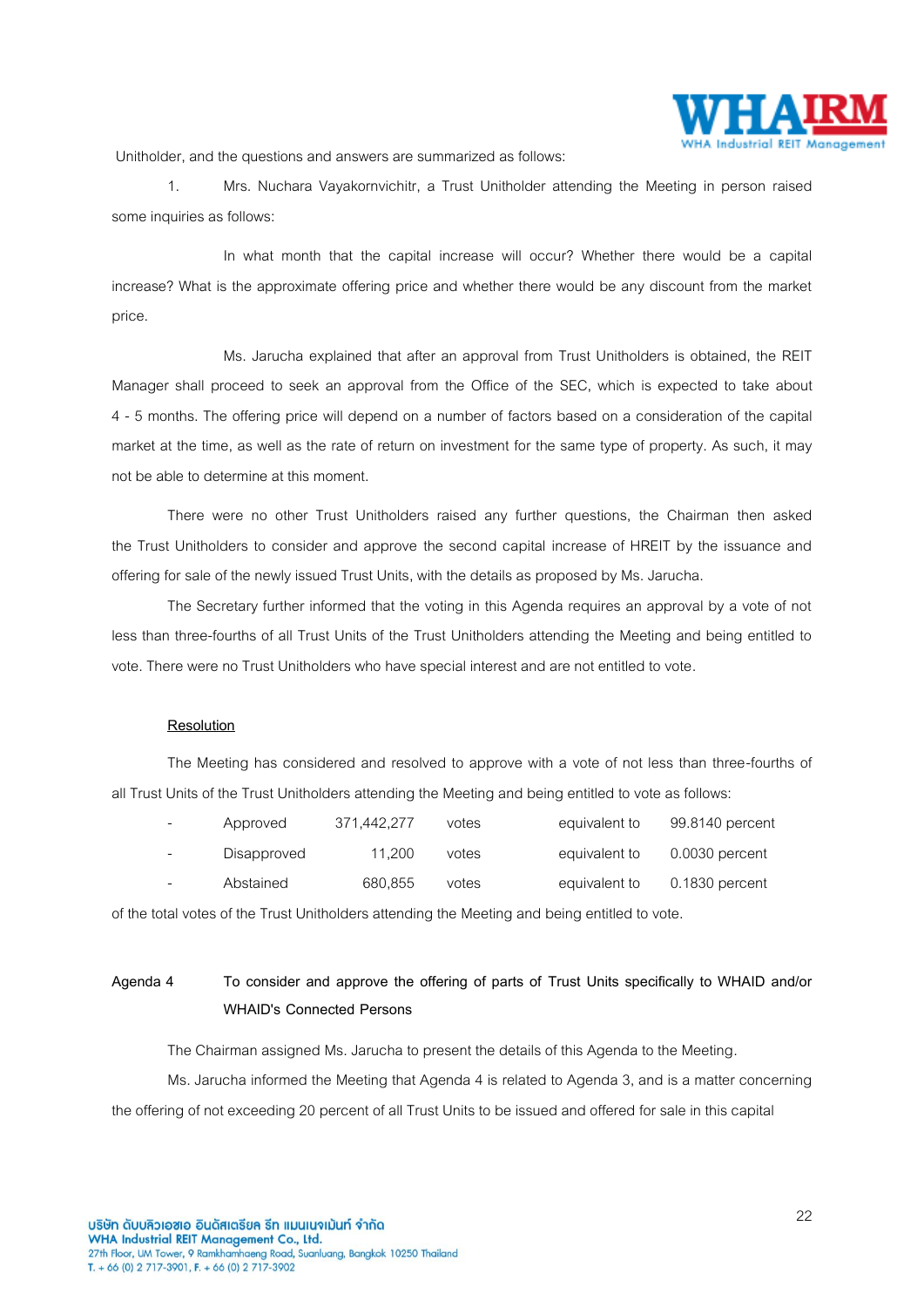

increase specifically to WHA ID and/or WHA ID's Connected Persons.

The Trust Unitholders should consider and approve the offering of parts of Trust Units specifically to WHA ID and/or WHA ID's Connected Persons as the offering of Trust Units for this part would ensure a confidence in investment to other Trust Unitholders as well as to maintain the trust unitholding ratio of WHA ID and/or WHA ID's Connected Persons in accordance with the conditions that may be stipulated in the loan agreement with the bank and/or the Undertaking Agreement.

The offering for sale and allocation method for additional Trust Units to be issued and offered for sale in the second capital increase for the remaining part and the listing of Trust Units on the Stock Exchange of Thailand are as provided in Agenda 5 below to be proposed to the Trust Unitholders for consideration.

Ms. Tipaphan as the Trustee of HREIT has summarized opinion of the Trustee in this Agenda as follows:

The Trustee has considered and views that the offering of parts of Trust Units specifically to WHA ID and/or WHA ID's Connected Persons is not against the Trust Deed of HREIT and relevant laws.

As this Agenda 4 is considered as a related party transaction between HREIT and persons related to the REIT Manager, therefore, the Opinion Report of the Independent Financial Advisor on Acquisition of Assets and Related Party Transaction had been prepared, and the details of which are as appeared in Annex 8 of the Invitation to this Meeting distributed to the Trust Unitholders for consideration.

The host asked the Meeting if there are any questions. There were no questions raised.

The Chairman then asked the Trust Unitholders to consider and approve the offering of parts of Trust Units specifically to WHA ID and/or WHA ID's Connected Persons, with the details as proposed by Ms. Jarucha.

The Secretary further informed that the vote counting shall not include the Trust Unitholders who have interest and are not entitled to vote as detailed in the Invitation to this Meeting, and the voting in this Agenda requires an approval by a vote of not less than three-fourths of all Trust Units of the Trust Unitholders attending the Meeting and being entitled to vote, and shall not be objected by the Trust Unitholders for more than 10% of all Trust Units of the Trust Unitholders attending the Meeting and having the right to vote for objection against the capital increase.

#### **Resolution**

The Meeting has considered and resolved to approve with a vote of not less than three-fourths of all Trust Units of the Trust Unitholders attending the Meeting and being entitled to vote as follows:

| Approved    | 263,334,469 | votes | equivalent to | 99.4170 percent  |
|-------------|-------------|-------|---------------|------------------|
| Disapproved | 863.500     | votes | equivalent to | $0.3260$ percent |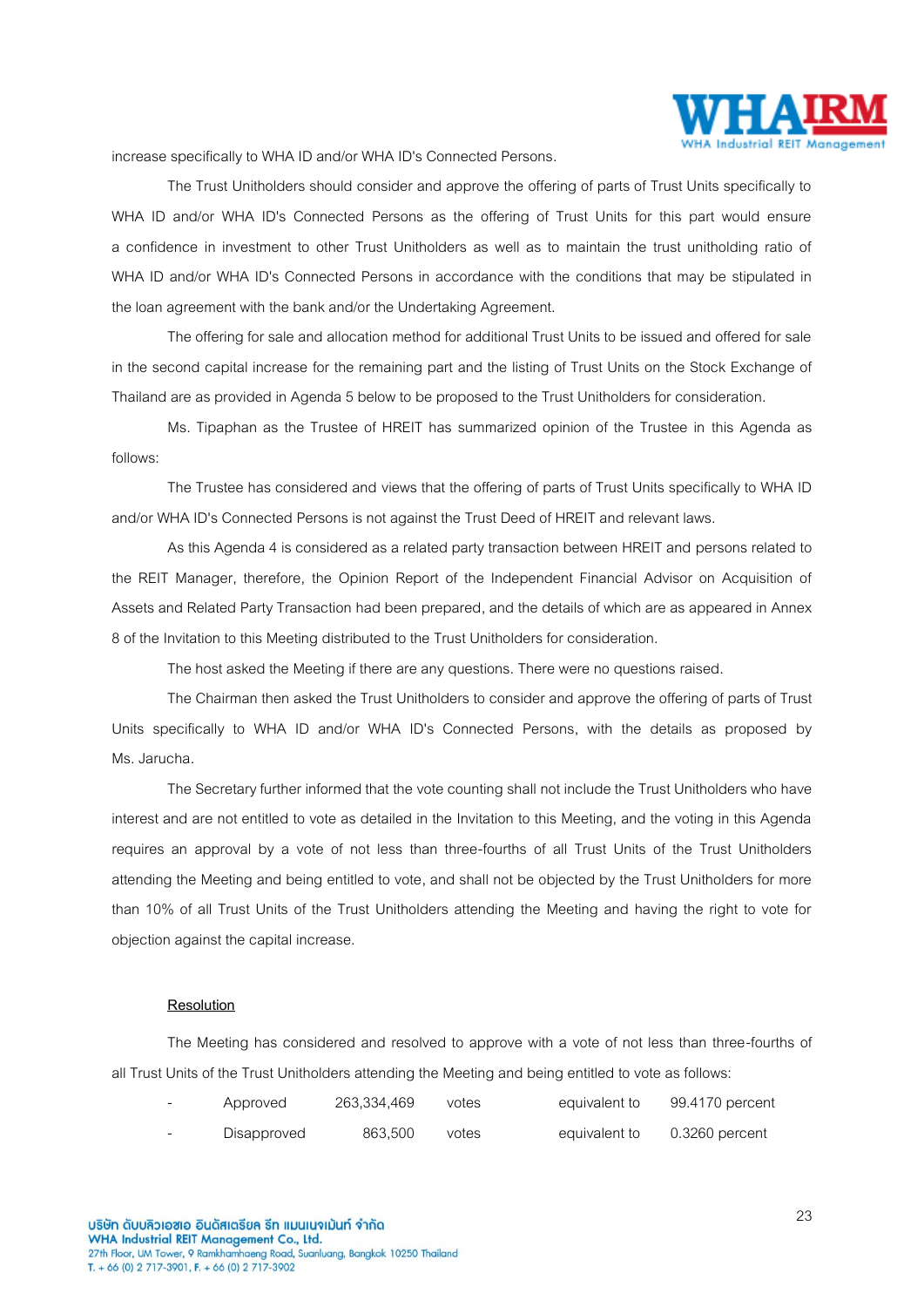

of the total votes of the Trust Unitholders attending the Meeting and being entitled to vote and is not objected by more than 10% of the total votes of the Trust Unitholders attending the Meeting and being entitled to vote for objection against the capital increase (and excluding the votes from Trust Unitholders who have interest and are not entitled to vote in this resolution.)

- **Agenda 5 To consider and approve the offering for sale and allocation method for additional Trust Units to be issued and offered for sale in the second capital increase and the listing of Trust Units on the Stock Exchange of Thailand**
- **Agenda 5.1 To consider and approve the offering for sale and allocation method for additional Trust Units to be issued and offered for sale in the second capital increase and the listing of Trust Units on the Stock Exchange of Thailand in the case of the offering for sale of parts of Trust Units specifically to WHAID and/or WHAID's Connected Persons**

The Chairman explained that as Agenda 4 has been approved by the Meeting, thus the REIT Manager proposed for consideration Agenda 5.1 to the Meeting to consider and approve the offering for sale and allocation method for additional Trust Units to be issued and offered for sale in the second capital increase and the listing of Trust Units on the Stock Exchange of Thailand by assigning Ms. Jarucha to present the details of this Agenda to the Meeting.

Ms. Jarucha declared to the Meeting that as Agenda 5.1 is related to Agenda 4, whereby the REIT Manager has proposed to the Meeting to consider and approve the offering for sale and allocation method for additional Trust Units to be issued and offered for sale in the second capital increase and the listing of Trust Units on the Stock Exchange of Thailand in the case of the offering for sale of parts of Trust Units specifically to WHAID and/or WHAID's Connected Persons, whereby the REIT Manager will consider this Agenda in 3 parts as follows:

**Part 1** To allocate not less than 50 percent of all additional Trust Units issued and offered for sale at this capital increase to the existing Trust Unitholders whose names appear in the register book of Trust Unitholders in accordance with the trust unitholding ratio but will not offer for sale to the Trust Unitholders which may result in the violation of the laws or international regulations or may incur any burden to proceed beyond the requirements under Thai laws. The existing Trust Unitholders may declare their intention to subscribe for the amount of the additional Trust Units offered for sale in this time at the amount they are entitled to be allocated, more than the amount they are entitled to be allocated, less than the amount they are entitled to be allocated, or they may waive their rights to subscribe for additional Trust Units offered for sale in this time.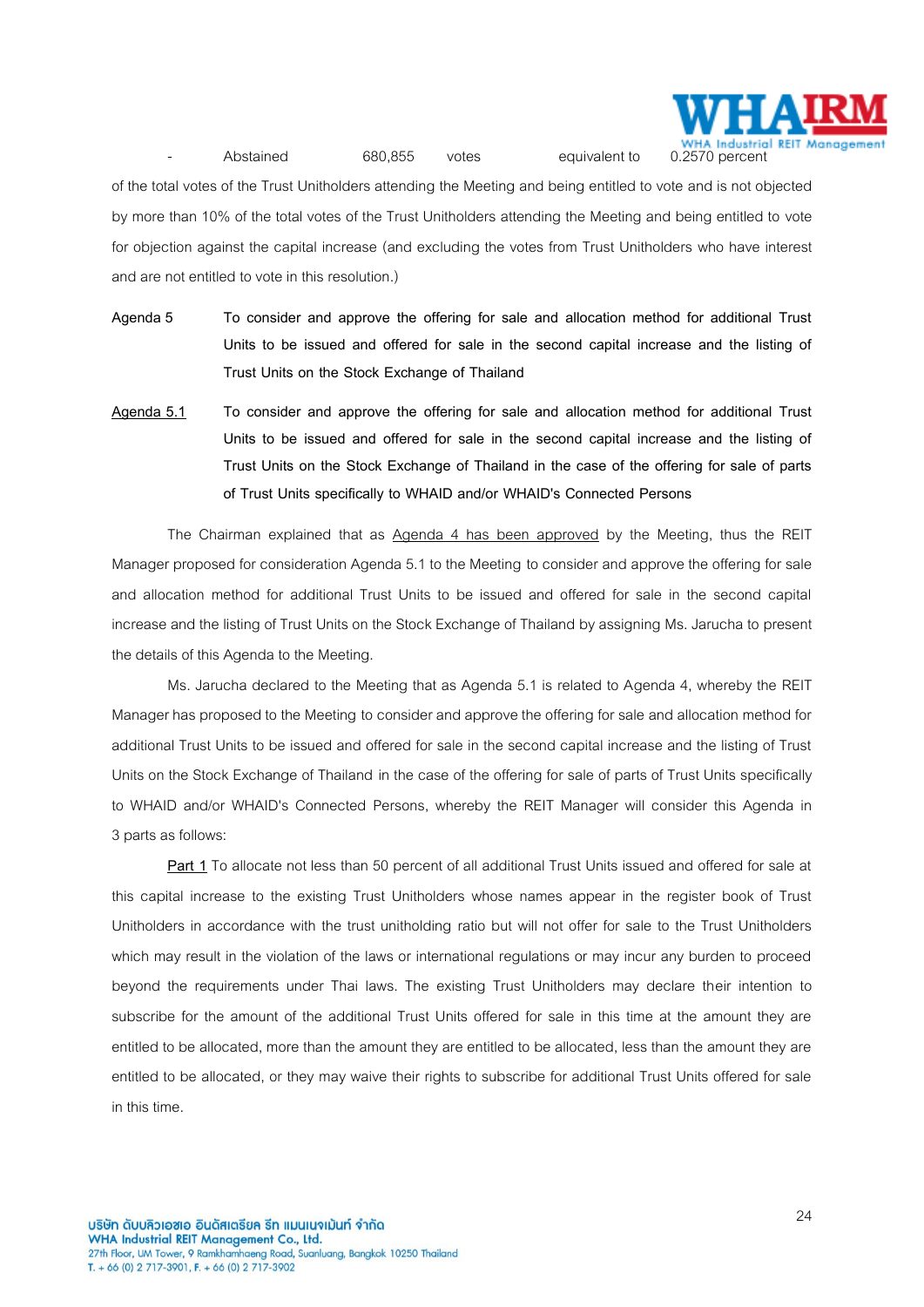

The nationality of the existing Trust Unitholders other than Thai that the REIT Manager will take into consideration to not offer for sale of the Trust Units in accordance with the abovementioned conditions are primarily American, Canadian, Japanese, British, Singaporean, Malaysian, Swiss, Indian, and French, which are the nationality of the existing Trust Unitholders other than Thai as of the Record Date on 23 March 2020. In any case, the REIT Manager will announce the list of nationalities of the existing Trust Unitholders who are not being offered for sale of the Trust Units on the Stock Exchange of Thailand's website before the subscription date of the Trust Units.

After the allocation of Trust Units in Part 1 to the existing Trust Unitholders based on their entitlement, the REIT Manager shall allocate the remaining Trust Units to the existing Trust Unitholders who have declared their intention to subscribe to Trust Units in excess of the amount they are entitled to, as it deems appropriate, at the same time or after the allocation of Trust Units in Part 3 or none. In the event the allocation according to the prescribed ratio results in any existing Trust Unitholders having the right to subscribe for a fraction of a Trust Unit that cannot be allocated as a full Trust Unit, such a fraction of a Trust Unit shall be rounded down to the nearest whole number.

**Part 2** To allocate the additional Trust Units to WHAID and/or WHAID's Connected Persons. The number of Trust Units to be allocated to the WHAID and/or the WHAID's Connected Persons, when combined with Part 1, shall not exceed 20 percent of all Trust Units to be issued and offered for sale in this capital increase.

**Part 3** To allocate the outstanding additional Trust Units after the offering for sale in the Part 1 and Part 2 to: (1) persons on a private placement basis including institutional investors and special subscribers, who are not the existing Trust Unitholders of HREIT according to the relevant notifications of the Office of the SEC, and are not connected persons of the owners of the immovable properties according to the relevant notifications of the SEC, and/or (2) the general public, as it deems appropriate pursuant to the Notification TorThor. 27/2559 and other related notifications.

In the event that there are Trust Units remaining after the offering for sale through a Private Placement and/or Public Offering, the REIT Manager reserves the right, as it deems appropriate, to allocate the remaining Trust Units to the subscribers who are entitled to subscribe for the additional Trust Units in Part 1 and have declared their intention to subscribe to Trust Units in excess of the amount they are entitled to, at the same time or after the allocation of Trust Units in Part 3 or none.

In any event, the above allocation shall not cause any investor or group of persons to become a Trust Unitholder of HREIT holding more than 50 percent of the total number of Trust Units of HREIT issued and sold. In addition, the REIT Manager shall file an application with the Stock Exchange of Thailand for its approval to list the additional Trust Units issued and offered for sale of HREIT as listed securities within 45 days from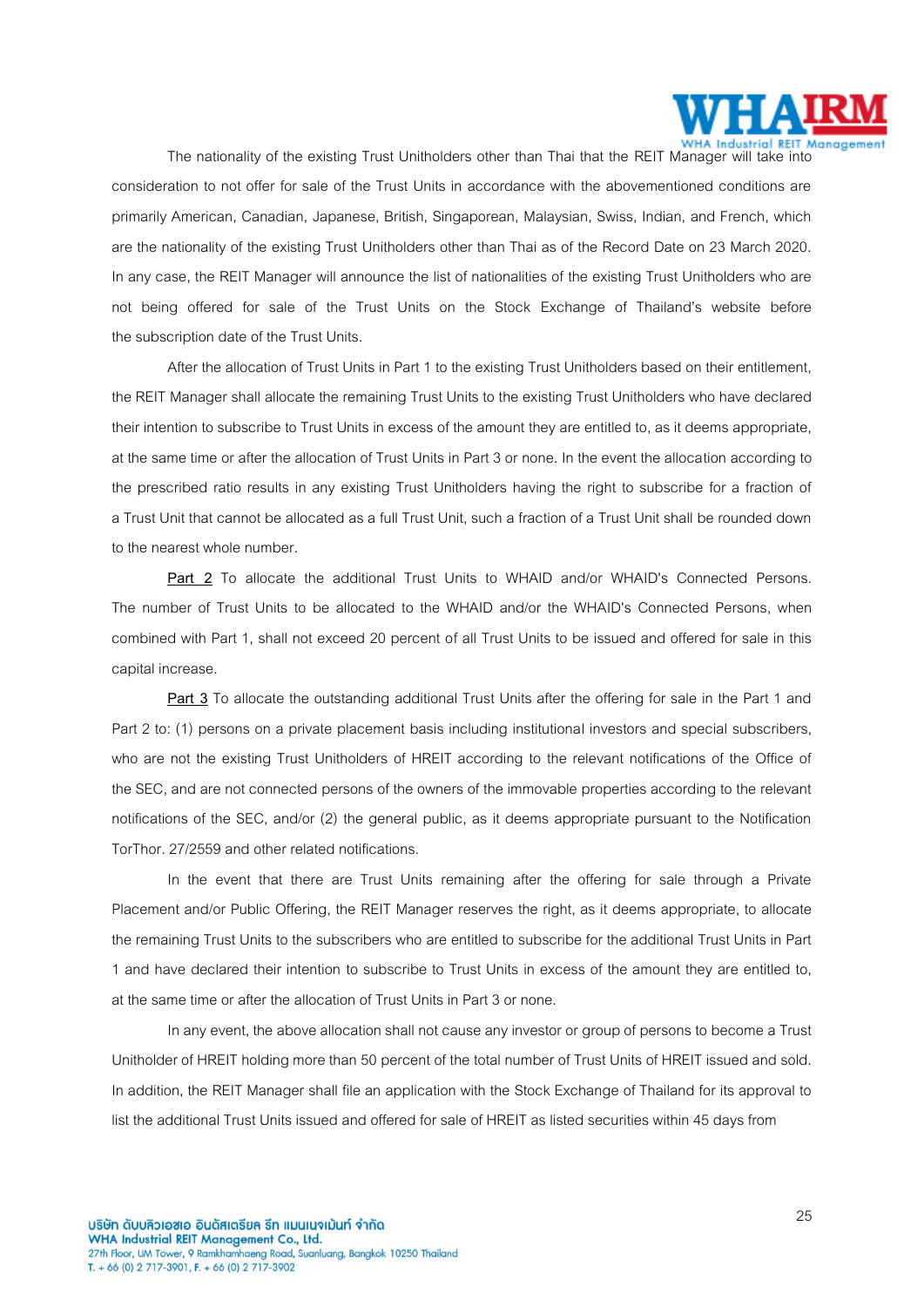

the Closing Date of the offer for sale of the Trust Units.

In addition to the determination of the offering for sale and allocation method of Trust Units as aforementioned, the REIT Manager has proposed the Trust Unitholders to authorize the REIT Manager and/or the Trustee as the authorized person to act in the relevant matters as detailed in Page 17 - 18 of the Invitation to this Meeting as follows:

- (1) Determine the Record Date to determine the names of existing Trust Unitholders eligible to subscribe for the Trust Units to be offered for sale by means of the offering to the existing Trust Unitholders;
- (2) Determine other details concerning the offering for sale and the allocation of the additional Trust Units, including but not limited to, the number of Trust Units to be issued and offered for sale, final structure of the offering for sale, subscription period, allocation method, offering method, subscription ratio, offering ratio, offering price, condition and subscription method, including other conditions and other details related to the offering for sale, and the allocation of additional Trust Units to the existing Trust Unitholders of HREIT, and the allocation method in case the existing Trust Unitholders subscribe for the Trust Units in excess of the amount they are entitled to, including offering for sale and allocation of the remaining Trust Units from public offering to other investors, and to have its discretion to consider denying the offering for sale or allocation of the additional Trust Units to any Trust Unitholders or any investors if such offering for sale or allocation of the additional Trust Units does not comply with the regulation related to offering for sale and allocation of trust unit enforced in Thailand or country of the trust unitholder's nationality, or causes unreasonable burden and operation expenses;
- (3) Determine the offering period of Trust Units to be issued and offered for sale in this time and to file an application with the Stock Exchange of Thailand for its approval to list the additional Trust Units issued and offered for sale of HREIT as listed securities on the SET;
- (4) Negotiate, agree, prepare, amend and execute any agreements and documents related to the offering and allocation of Trust Units to be issued and offered for sale, including the appointment of the underwriter and the subscription agent to proceed with the aforementioned actions;
- (5) Prepare, execute and file the applications for approvals or waivers and any other documents which are necessary and related to the offering and allocation of Trust Units to be issued and offered for sale, and the listing of additional Trust Units to be issued and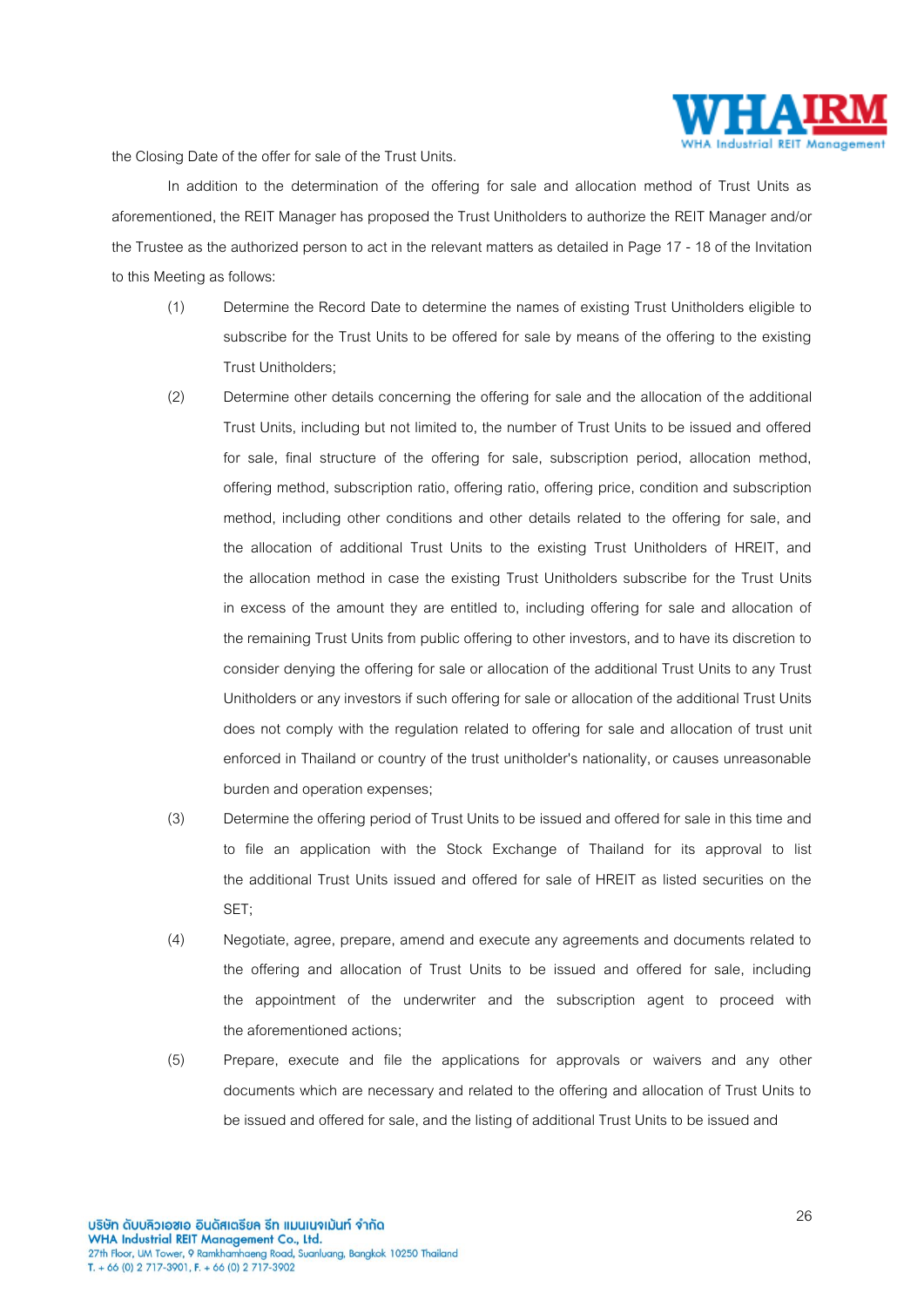

offered for sale on the Stock Exchange of Thailand to the governmental agencies, and take any actions as necessary and appropriate to ensure the complete success of the said matters; and

(6) Perform any action as necessary or relating thereto in all respects to carry out the actions as mentioned above until its completion, including the appointment and/or removal of the delegated attorney in aforementioned acts for the purpose of achieving the said matter.

Ms. Tipaphan as the Trustee of HREIT has summarized the opinion of the Trustee in this Agenda as follows:

The Trustee has considered and views that the offering for sale and allocation method for additional Trust Units to be issued and offered for sale in the second capital increase and the listing of Trust Units on the Stock Exchange of Thailand are not against the Trust Deed of HREIT and the relevant laws.

As this Agenda 5.1 is considered as a related party transaction between HREIT and persons related to the REIT Manager, therefore, the Opinion Report of the Independent Financial Advisor on Acquisition of Assets and Related Party Transaction had been prepared, and the details of which are as appeared in Annex 8 of the Invitation to this Meeting distributed to the Trust Unitholders for consideration.

In addition, the REIT Manager shall take any actions to ensure that the offering for sale and allocation method for additional Trust Units to be issued and offered for sale in the second capital increase and the listing of Trust Units on the Stock Exchange of Thailand will be in accordance with the resolution of the Trust Unitholders' Meeting, Trust Deed, and rules, conditions, and procedure on the capital increase of HREIT as prescribed by laws.

The host asked the Meeting if there are any questions. There was a question from the Trust Unitholder, and the question and answer are summarized as follows:

1. Mr. Panu Tangpoonsinthana, a Trust Unitholder attending the Meeting in person raised some inquiries as follows:

How much is the dilution effect from the offering for sale of Trust Units to the existing Trust Unitholders if it is offered for sale at 50 percent of the newly issued Trust Units, and how many percent the management expected tooffer for sale to the existing Trust Unitholders in normal circumstance.

Ms. Raveerat declared that in terms of the offering for sale of Trust Units as informed by the REIT Manager, as an application for approval from the Office of the SEC will be filed in the next 4 - 5 months, and the offering for sale will commence after the approval from the Office of the SEC is obtained.Therefore, the determination of proportion between the existing Trust Unitholders,or if there are any additional Trust Unitholders, shall be reconsidered based on the market conditions and other factors at the time. In general, the existing Trust Unitholders will be considered as a first priority as per their holding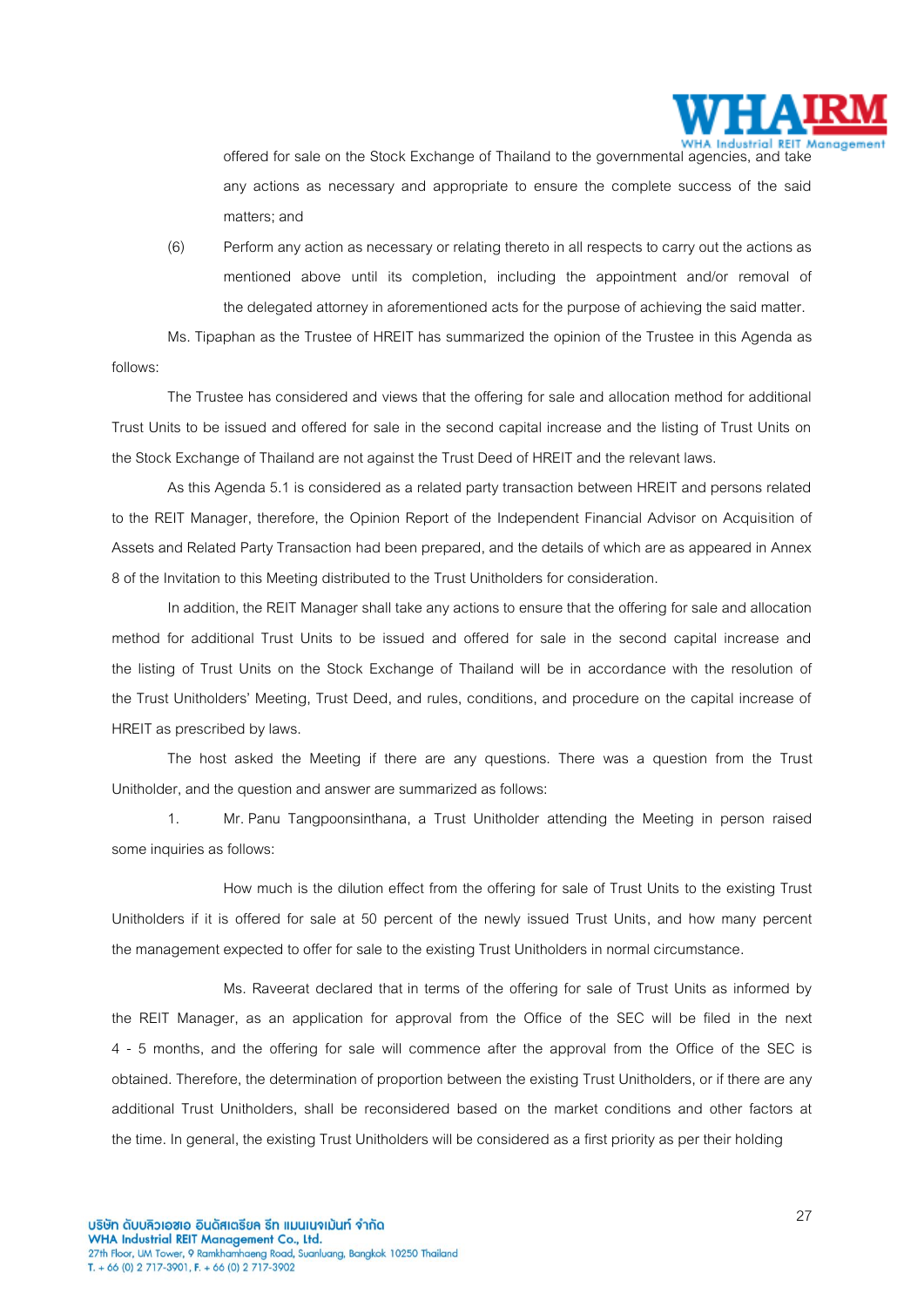

ratio. As for the number of Trust Units to be determined, the estimation of Distribution per Unit (DPU) will be considered as well to prevent any inferiority than the estimation in case there is no capital increase.

There were no other Trust Unitholders raised any further questions. The Chairman then asked the Trust Unitholders to consider and approve Agenda 5.1 the offering for sale and allocation method for additional Trust Units to be issued and offered for sale in the second capital increase and the listing of Trust Units on the Stock Exchange of Thailand in the case of the offering for sale of parts of Trust Units specifically to WHA ID and/or WHA ID's Connected Persons, with the details as proposed by Ms. Jarucha.

The Secretary further informed that the vote counting shall not include the Trust Unitholders who have interest and are not entitled to vote as detailed in the Invitation to this Meeting, and the voting in this Agenda requires an approval by a vote of not less than three-fourths of all Trust Units of the Trust Unitholders attending the Meeting and being entitled to vote, and shall not be objected by the Trust Unitholders for more than 10% of all Trust Units of the Trust Unitholders attending the Meeting and having the right to vote for objection against the capital increase.

## **Resolution**

The Meeting has considered and resolved to approve with a vote of not less than three-fourths of all Trust Units of the Trust Unitholders attending the Meeting and being entitled to vote as follows:

| $\overline{\phantom{0}}$ | Approved    | 263,305,469 | votes | equivalent to | 99.4060 percent  |
|--------------------------|-------------|-------------|-------|---------------|------------------|
|                          | Disapproved | 892.500     | votes | equivalent to | $0.3369$ percent |
|                          | Abstained   | 680.855     | votes | equivalent to | $0.2570$ percent |

of the total votes of the Trust Unitholders attending the Meeting and being entitled to vote and is not objected by more than 10% of the total votes of the Trust Unitholders attending the Meeting and being entitled to vote for objection against the capital increase (and excluding the votes from Trust Unitholders who have interest and are not entitled to vote in this resolution.)

**Agenda 6 To consider and approve the loans and the provision of collateral for such loans for the investment in the Additional Investment Assets and for the expenses and fees from the repayment of existing debts and/or the expenses and fees for loans for the repayment of existing debts and to be used as the working capital**

The Chairman assigned Ms. Jarucha to present the details of this Agenda to the Meeting.

Ms. Jarucha declared to the Meeting that the REIT Manager deemed it appropriate to propose to the Trust Unitholders to authorize the REIT Manager and/or the Trustee as the persons empowered to procure long-term loans from any one or several domestic commercial banks or financial institutions in the amount of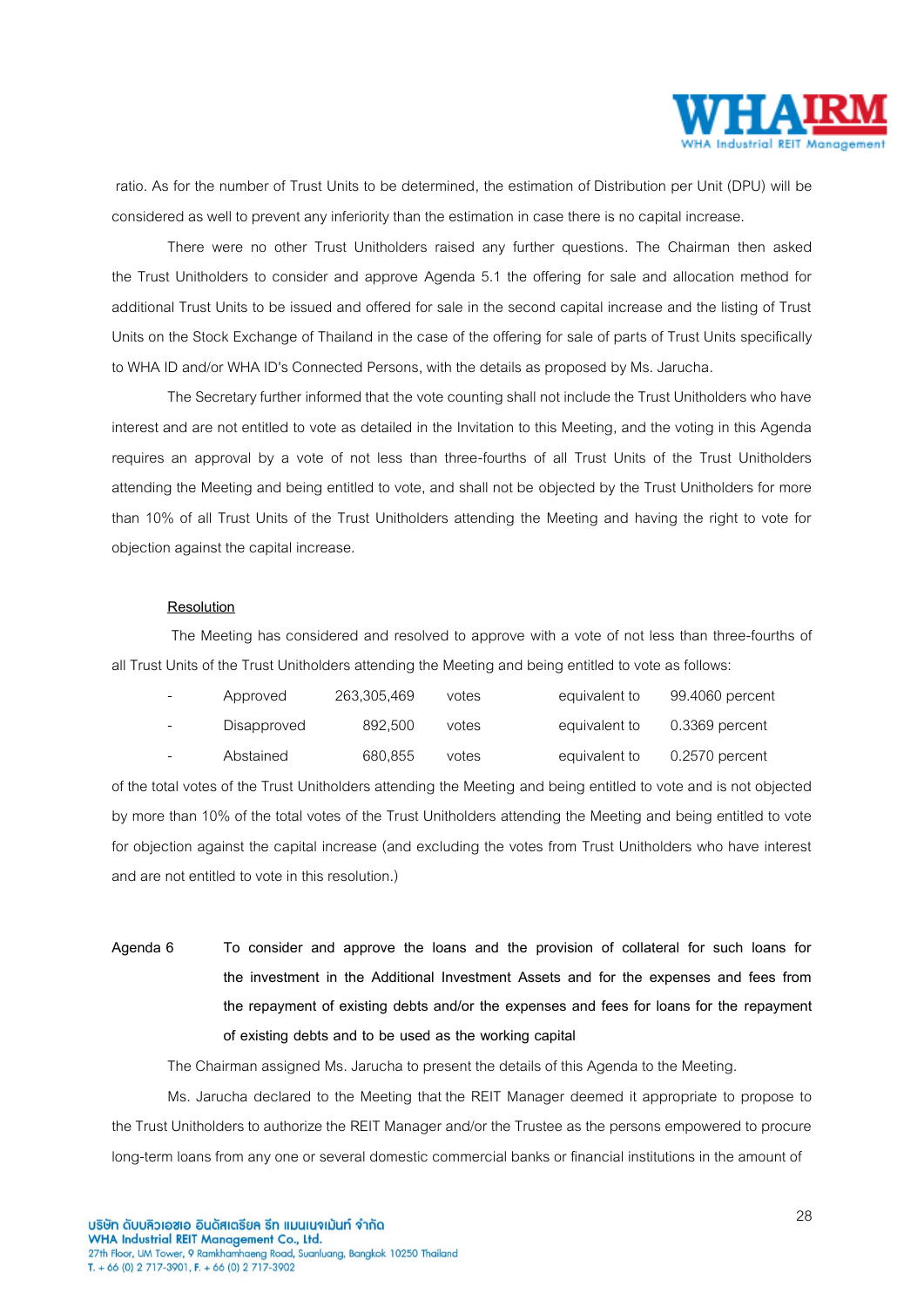

not exceeding Baht 650,000,000 and the provision of collateral for such loans in order to utilize such loans for: (1) the investment in the Additional Investment Assets and the relevant expenses thereof as detailed in Agenda 2 above, (2) the expenses and fees related to the repayment of existing debts of HREIT and the expenses and fees for loans or the issuance and offering for sale of debenture for the repayment of existing debts, the details of which are to be proposed in Agenda 7 below, and (3) the working capital of HREIT.

In procuring a loan in this time, the REIT Manager deemed it appropriate to propose to the Trust Unitholders to consider and authorize HREIT with a power to procure long-term loans from any one or several domestic commercial banks, any other financial institutions, or any other institutional lenders that are able to provide loans to a real estate investment trust in the amount of not exceeding Baht 650,000,000 in order to invest in the Additional Investment Assets and to be utilized for the expenses and fees with the details as proposed earlier, as well as may provide collateral for such loans.

As of 31 March 2020, HREIT has the total loan obligations in the amount of Baht 3,320,000,000, equivalent to 33.48 percent of total asset value of HREIT. When combining such loans with the additional loans as proposed in this Agenda 6 and the loans or the issuance and offering for sale of debentures for the repayment of existing debts of HREIT to be proposed in Agenda 7, the loan ratio of HREIT shall still be in accordance with the relevant regulations, which specified that HREIT can leverage up to 35 percent of total asset value or up to 60 percent of total asset value in case the REIT has the latest credit rating level in the investment grade, determined by a credit rating agency approved by the Office of the SEC not more than 1 year before the date of applying for the loan, and HREIT is rated with a credit rating level in the investment grade of BBB+ on 14 August 2019.

The relevant collateral for the loans are as detailed in Page 23 of the Invitation to this Meeting, namely: (1) assignment of leasehold right as collateral, (2) conditional assignment of insurance policy and endorsement to the lender as beneficiary and co-insured, (3) conditional assignment of lease and service agreements of lessees, (4) registration of leasehold right and/or right of claim and/or insurance policy as collateral under the Business Security Act, or (5) other additional loan collaterals as mutually agreed by the borrower and the lender in loan agreements.

The REIT Manager reserves the right to determine any terms or conditions of the loans and the provision of collateral, including to proceed with any transactions and actions related to such loans and the provision of collateral, by primarily taking into account the benefits of HREIT and the Trust Unitholders, such as amount, interest rate, term of loan, repayment period, negotiation, execution, signing, and delivery of any document related to the loans and the provision of collateral, including appointment and/or removal of the delegated attorney in aforementioned acts for the purpose of achieving the said matter.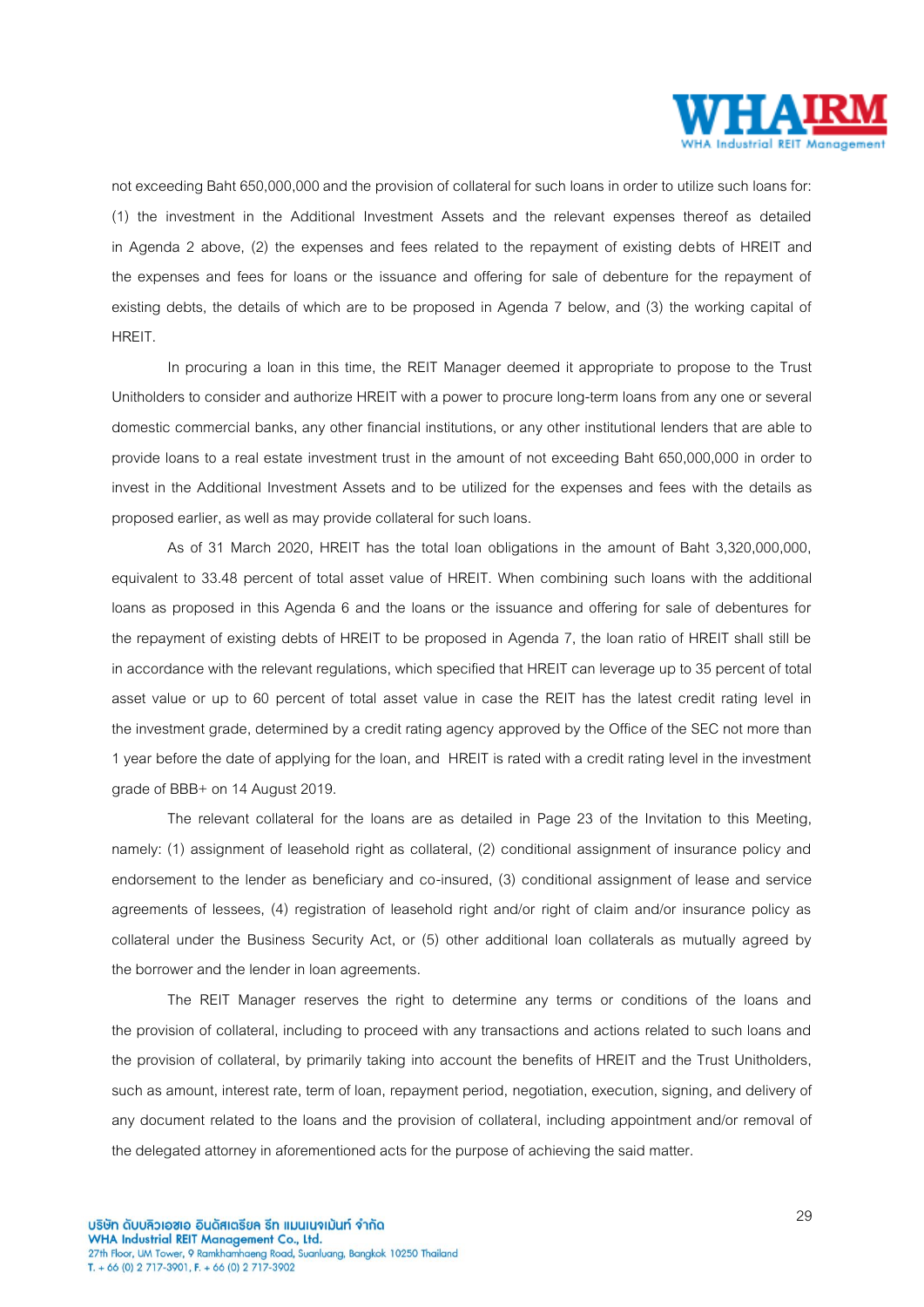

Additionally, for the ease of operations in procuring a loan in this time, the REIT Manager has proposed the Trust Unitholders to authorize the REIT Manager and/or the Trustee as the authorized person to act in the matters as detailed in Page 23 - 24 of the Invitation to this Meeting as follows:

- (1) Stipulate rules or other conditions for the loans, such as amount of the loans, interest rate, term of the loans, payment period, promise, maintaining of HREIT's ratios as agreed with the lenders, details of collaterals which is not prescribed by the Trust Unitholders' Meeting, all of which shall be in consistent with the guidelines set forth; and
- (2) Negotiate, prepare, execute, deliver and/or amend loan agreements, collateral agreements or other agreement and obligations related to the loans of HREIT, deliver any document related to the loans and the provision of collateral, and conduct any transaction related to the aforementioned loans and the provision of collateral by taking into account the benefits of HREIT and Trust Unitholders, including the appointment and/or removal of the delegated attorney in aforementioned acts to ensure a success therein.

Ms. Tipaphan as the Trustee of HREIT has summarized the opinion of the Trustee in this Agenda as follows:

The Trustee is of the opinion that the objectives of the loan proposed for a resolution from the Trust Unitholders in this time are for: (1) the investment in the Additional Investment Assets and relevant expenses thereof, (2) the expenses and fees related to the repayment of existing debts of HREIT and the expenses and fees for loans or the issuance and offering for sale of debentures for such repayment of existing debts, and (3) the working capital of HREIT. As HREIT is rated with a credit rating level in the investment grade on 14 August 2019, the aforesaid loans are compliant with relevant regulations where HREIT can leverage up 60 percent of total asset value in case HREIT has the latest credit rating level in the investment grade, determined by a credit rating agency approved by the Office of the SEC not more than 1 year before the date of applying for the loan; and compliant with Clause 10 of the Trust Deed of HREIT concerning the loan and obligation of HREIT and relevant laws.

The host asked the Meeting if there are any questions. There were no questions raised.

The Chairman then asked the Trust Unitholders to consider and approve the loans and the provision of collateral for such loans for the investment in the Additional Investment Assets and for the expenses and fees from the repayment of existing debts and/or the expenses and fees for loans for the repayment of existing debts and to be used as the working capital, with the details as proposed by Ms. Jarucha.

The Secretary further informed that the voting in this Agenda 6 requires an approval from the Trust Unitholders' Meeting by a vote of not less than majority vote which is more than one-half of all Trust Units of the Trust Unitholders attending the Meeting and being entitled to vote.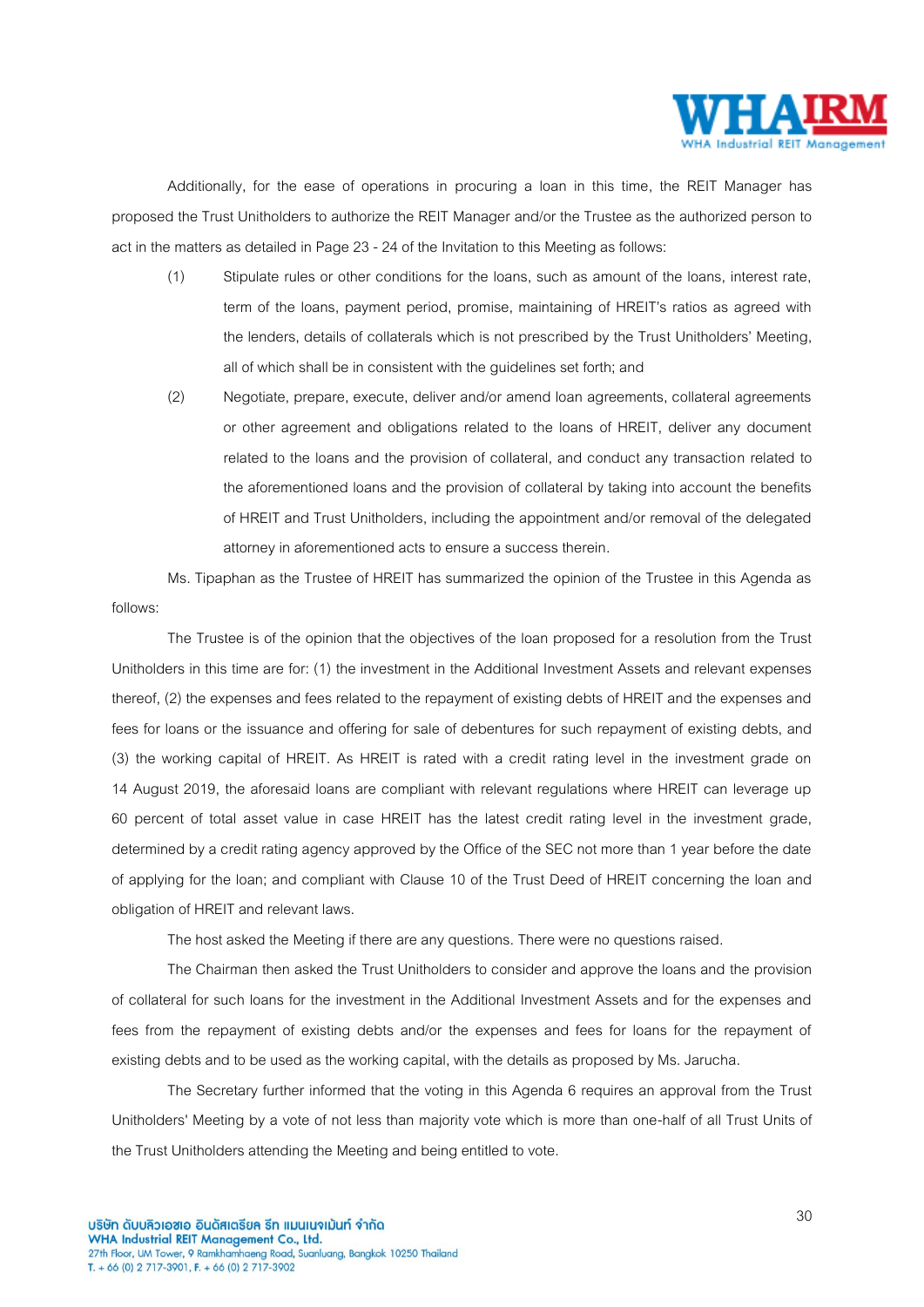

### **Resolution**

The Meeting has considered and resolved to approve with a vote of not less than majority vote which is more than one-half of all Trust Units of the Trust Unitholders attending the Meeting and being entitled to vote as follows:

|   | Approved    | 371.442.277 | votes | equivalent to | 99.8140 percent  |
|---|-------------|-------------|-------|---------------|------------------|
|   | Disapproved | 11.200      | votes | equivalent to | $0.0030$ percent |
| - | Abstained   | 680,855     | votes | equivalent to | $0.1830$ percent |

of the total votes of the Trust Unitholders attending the Meeting and being entitled to vote.

**Agenda 7 To consider and approve the loans or the issuance and offering for sale of debentures and the provision of collateral for such loans or the issuance and offering for sale of debentures for the repayment of existing debts and the relevant expenses and to be used as the working capital**

The Chairman assigned Ms. Jarucha to present the details of this Agenda to the Meeting.

Ms. Jarucha declared to the Meeting concerning Agenda 7 that, for information of the Trust Unitholders, HREIT has obtained an approval from the Extraordinary General Meeting No. 1/2018 of the Trust Unitholders, which was held on 18 December 2018, for theloan (including the loan from commercial bank and/or the issuance and offering for sale of debentures) in the amount of not exceeding Baht3,400,000,000 with or without the provision of collateral related to the loan or the debenture issuance for refinance of all HREIT's debts.

As the REIT Manager has a direction for HREIT to apply for the loans from commercial bank and/or issue and offer for sale of debentures for HREIT's repayment of existing debts (whether wholly or partially) and for

the relevant expenses thereof by taking into account the suitability of HREIT's financial costs and its opportunity to extend the repayment period of the existing loan facilities. The REIT Manager deemed it appropriate to propose for HREIT to apply for loans from commercial bank and/or issue and offer for sale of debentures (in accordance with the Notification of Capital Market Supervisory Board No. TorJor. 82/2558 Re: Application for and Approval of Offer for Sale of Newly Issue Debentures of REIT (as amended)) for repayment of debts under loan agreements or any debt (whether wholly or partially), including relevant expenses thereof, and for payment of costs for issuance and offering for sale of such debentures and to be used as the working capital, in the amount of not exceeding Baht 3,400,000,000.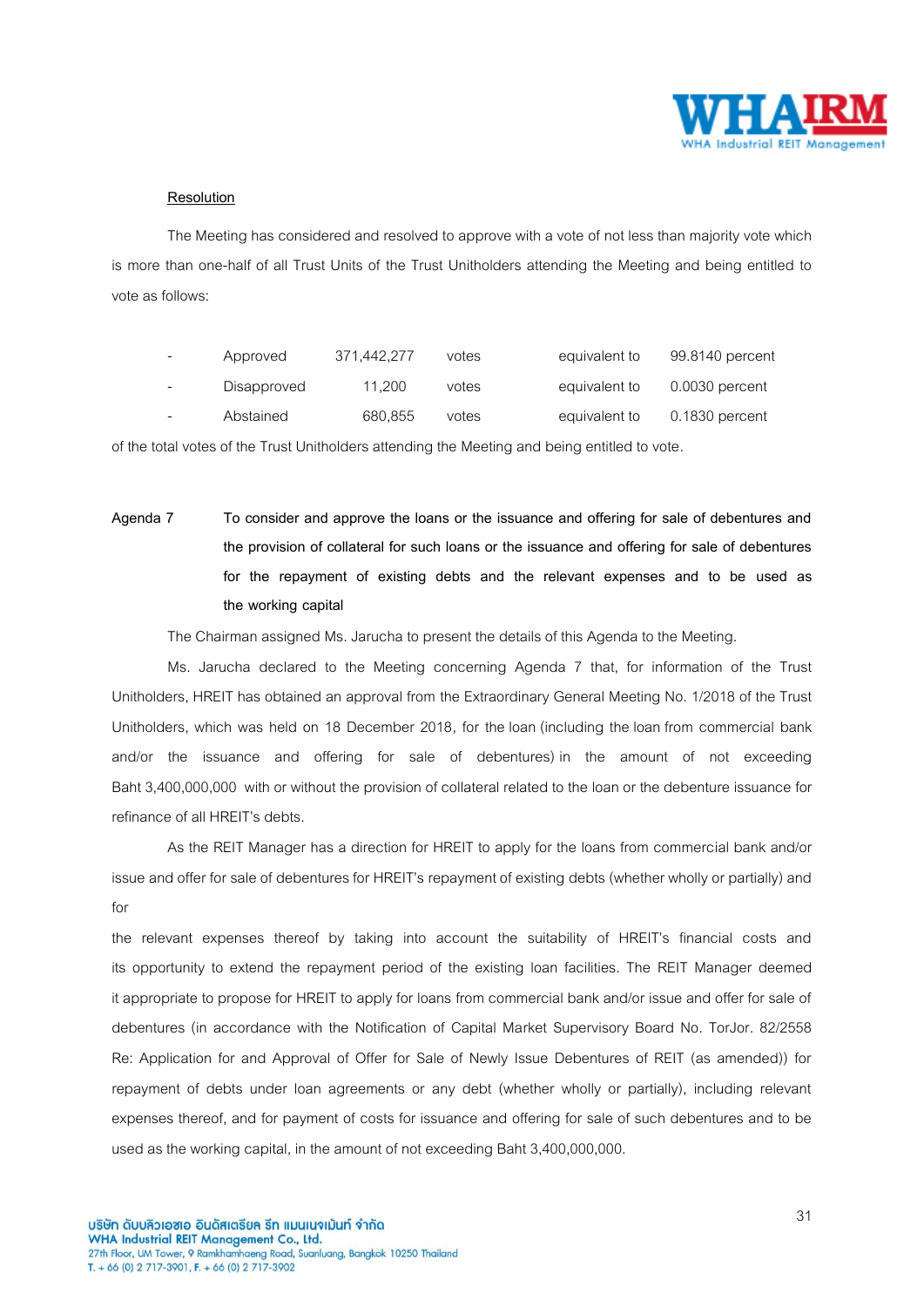

The relevant collateral for the loans are as detailed in Page 25 of the Invitation to this Meeting, namely: (1) assignment of leasehold right as collateral, (2) conditional assignment of insurance policy and endorsement to the lender as beneficiary and co-insured, (3) conditional assignment of lease and service agreements of lessees, (4) registration of leasehold right and/or right of claim and/or insurance policy as collateral under the Business Security Act, or (5) other additional loan collaterals as mutually agreed by the borrower and the lender in loan agreements or terms and conditions of the debentures.

In any event, the REIT Manager reserves the right to determine any terms or conditions of the loans and debentures issuance, the provision of collateral, and the proceeding with any transactions related to such loans or debentures issuance and the provision of collateral, by primarily taking into account the benefits of HREIT and Trust Unitholders, such as amount, interest rate, term of loan, repayment period, negotiation, execution, signing, and delivery of any document related to the loan, the debentures issuance and the provision of collateral, including the appointment and/or removal of the delegated attorney in aforementioned acts for the purpose of achieving the said matter.

Additionally, for the ease of operations in procuring a loan in this time, the REIT Manager has proposed the Trust Unitholders to authorize the REIT Manager and/or the Trustee as the authorized person to act in the matters as detailed in Page 25 - 26 of the Invitation to this Meeting as follows:

- (1) Stipulate rules or other conditions for the loan, such as amount of the loan, interest rate, term of the loan, payment period, promise, maintaining of HREIT's ratios as agreed with the lenders; stipulate other terms and conditions related to the issuance and offering for sale of debentures, such as name of the debentures, nature of the offering, number of debentures to be issued and offered in each instance, type of debenture, securities, offering price per unit, maturity period, early redemption, interest rate, principal and interest payment method, allocation method and details of the offer, etc., details of collaterals which is not prescribed by the Trust Unitholders' Meeting, all of which shall be in the same manner with the method stipulated above;
- (2) Negotiate, prepare, execute, deliver and/or amend loan agreements, collateral agreements or other agreement or obligations related to the loans and/or the issuance and offering for sale of debentures of HREIT, deliver any document related to the loans and/or the issuance and offering for sale of debentures and the provision of collateral and the proceeding of any transaction in relation to the loans and/or the issuance and offering for sale of debentures and the said provision of collateral shall include the preparing and submission of application and relevant documents to the Office of the SEC and relevant authorities, the listing of the said debentures on the Stock Exchange of Thailand and/or the Thai Bond Market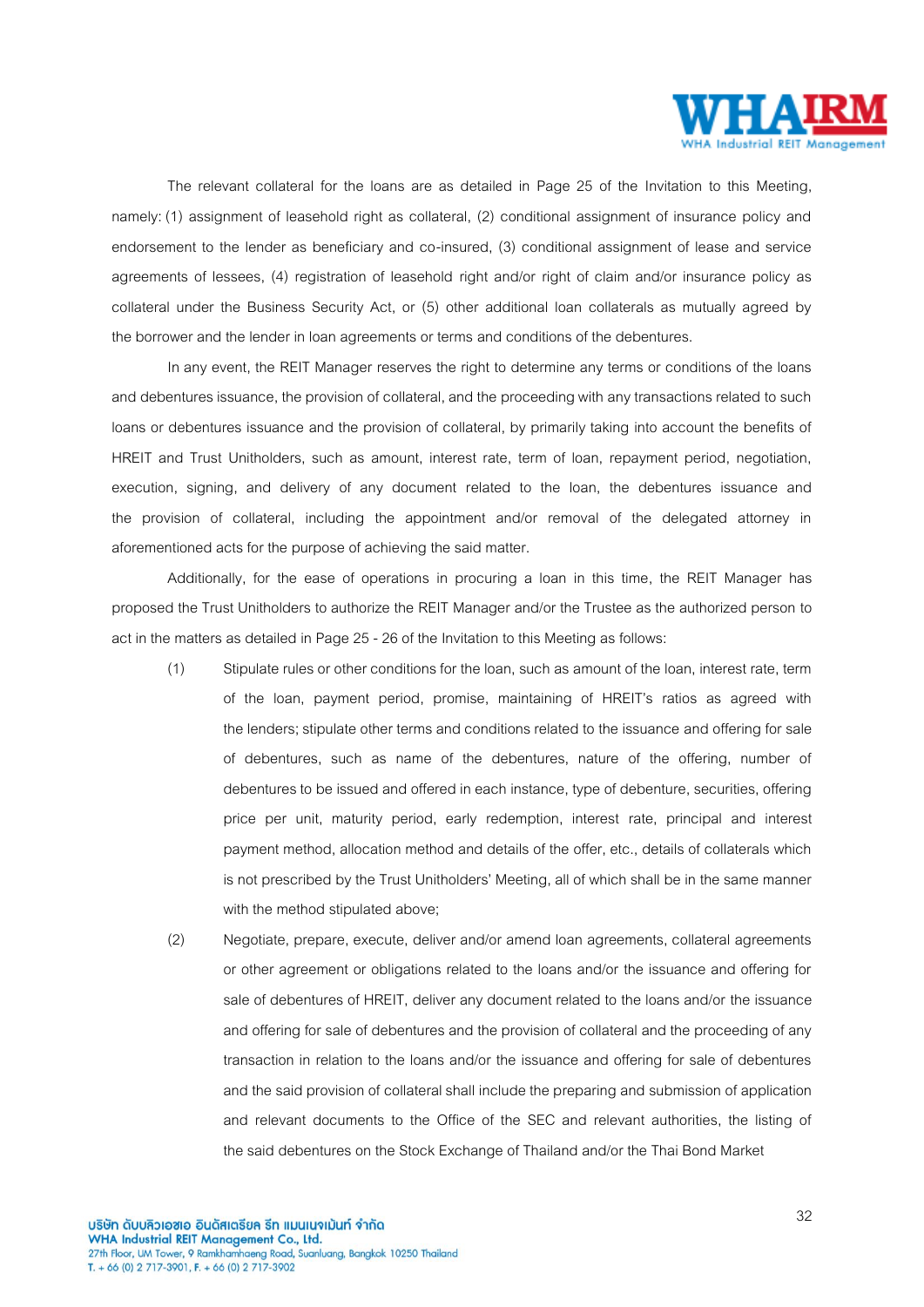

Association or any other secondary market and any actions necessary or relevant to the issuance and offering for sale of such debentures for the purpose of achieving the said matters and to comply with the laws; and

(3) Perform any other act necessary for or related to the above purposes in all respects so as to ensure a success therein, including the appointment and/or removal of the delegated attorney in aforementioned acts to ensure a success therein.

Ms. Tipaphan as the Trustee of HREIT has summarized the opinion of the Trustee in this Agenda as follows:

The Trustee has considered and views that the objectives of the loans from commercial bank and the provision of collateral for such loans and/or the issuance and offering for sale of debentures by HREIT are for the repayment under the existing loan agreements or pursuant to any other existing debts (whether wholly or partially) and for the relevant expenses thereof as proposed for a resolution from the Trust Unitholders in this time; and are compliant with Clause 10 of the Trust Deed of HREIT concerning the loan and obligation of HREIT and relevant laws.

In addition, the REIT Manager shall take any actions to ensure that the application for loan and/or the issuance and offering for sale of debentures by HREIT will be in accordance with the resolution of the Trust Unitholders' Meeting, Trust Deed, and/or rules, conditions, and procedure on the issuance of debentures by REIT as prescribed by laws.

The host asked the Meeting if there are any questions. There were questions from the Trust Unitholder, and the questions and answers are summarized as follows:

1. Ms. Nuchara Vayakornvichitr, a Trust Unitholder attending the Meeting in person raised some inquiries as follows:

Whether HREIT could decrease some of its interest expenses of the existing loans if the debentures are issued for the repayment of existing debts which has a higher interest rate? What is the existing average interest rate and what will be the interest rate of the newly issued debentures?

Ms. Jarucha explained that the average interest rate from the current estimation is at approximately 3.4 percent. If HREIT issues a debenture, it shall take into consideration the circumstance that if the cost of debenture is costly, it may not be able to issue a debenture at the time, and shall reconsider other financial proposals that a debenture shall be issued only if it is beneficial to HREIT. However, the interest rate of a loan, of which it has received a proposal, is at 3.1 percent.

There were no other Trust Unitholders raised any further questions, the Chairman then asked the Trust Unitholders to consider and approve the loans or the issuance and offering for sale of debentures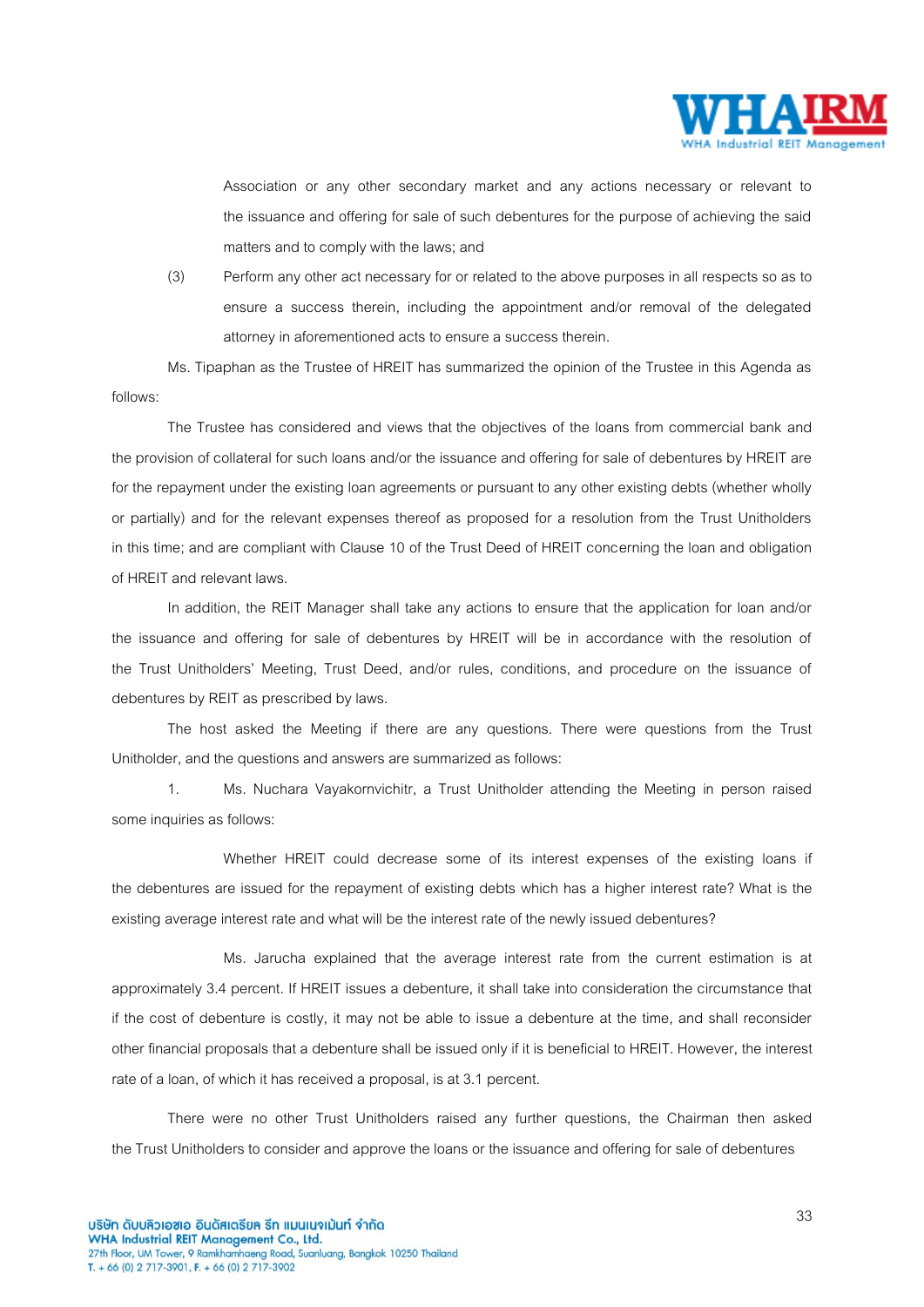

and the provision of collateral for such loans or the issuance and offering for sale of debentures for the repayment of existing debts and the relevant expenses and to be used as the working capital.

The Secretary further informed that the voting in this Agenda 7 requires an approval from the Trust Unitholders' Meeting by a vote of not less than majority vote which is more than one-half of all Trust Units of the Trust Unitholders attending the Meeting and being entitled to vote.

### **Resolution**

The Meeting has considered and resolved to approve with a vote of not less than majority vote which is more than one-half of all Trust Units of the Trust Unitholders attending the Meeting and being entitled to vote as follows:

| $\overline{\phantom{0}}$ | Approved    | 371,112,807 | votes | equivalent to | 99.9942 percent  |
|--------------------------|-------------|-------------|-------|---------------|------------------|
| $\overline{\phantom{0}}$ | Disapproved |             | votes | equivalent to | $0.0000$ percent |
| -                        | Abstained   | 21.525      | votes | equivalent to | $0.0058$ percent |

of the total votes of the Trust Unitholders attending the Meeting and being entitled to vote.

### **Agenda 8 Other matter (if any).**

The Chairman asked the Meeting if there are any questions. There were questions from the Trust Unitholder as follows:

1. Mr.Panu Tangpoonsinthana, a Trust Unitholder attending the Meeting in person, inquired as follows:

1.1 Considering the price of Trust Units, which is at approximately 8 Baht (close to the value per unit), it is recommended to the management to analyze the reason why the price does not increase whether it is because the structure or model of HREIT is erroneous in some part.

The Chairman explained that HREIT usually has to make a distribution payment of not less than 90 percent of the net profit, so the price is relatively stable, however, it is believed that there are no issues in the structure of HREIT in any way.

1.2 What is the occupancy rate of HREIT's properties as of the  $1<sup>st</sup>$  quarter of 2020.

Ms. Jarucha informed that the occupancy rate of the  $1<sup>st</sup>$  quarter of 2020 was at 95.33

percent.

2. Ms. Morakot Chaithongkam, a Trust Unitholder attending the Meeting in person, inquired as